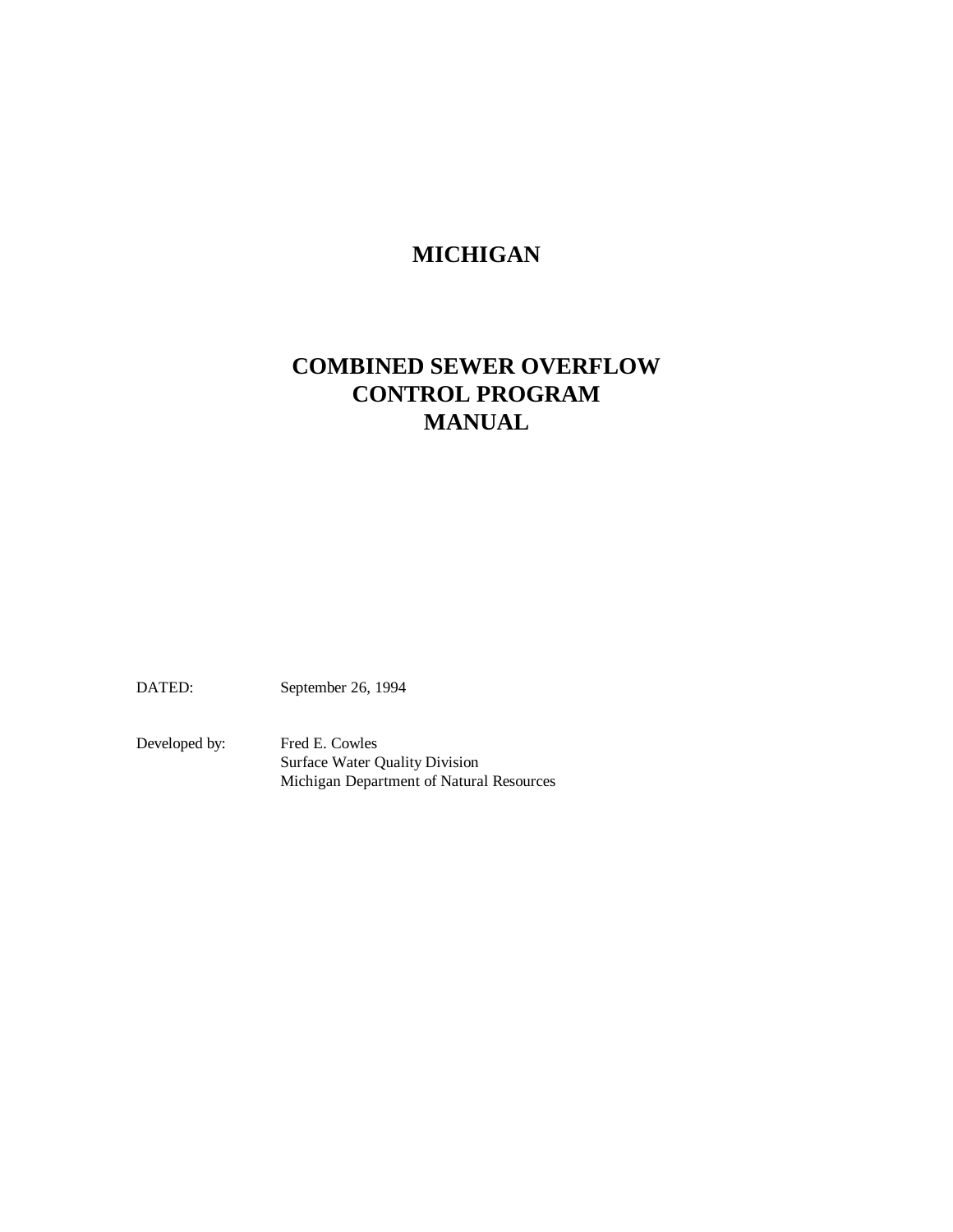## **Michigan Combined Sewer Overflow Control Program Manual** September 26, 1994

## Table of Contents

| I.    |                            |  |  |
|-------|----------------------------|--|--|
| Π.    |                            |  |  |
| Ш.    |                            |  |  |
| IV.   |                            |  |  |
| V.    |                            |  |  |
|       |                            |  |  |
| VI.   |                            |  |  |
|       |                            |  |  |
| VII.  |                            |  |  |
| VIII. |                            |  |  |
| IX.   |                            |  |  |
| X.    |                            |  |  |
|       | А.<br>В.<br>C.             |  |  |
| XI.   |                            |  |  |
|       | А.<br>В.<br>$\mathbf{C}$ . |  |  |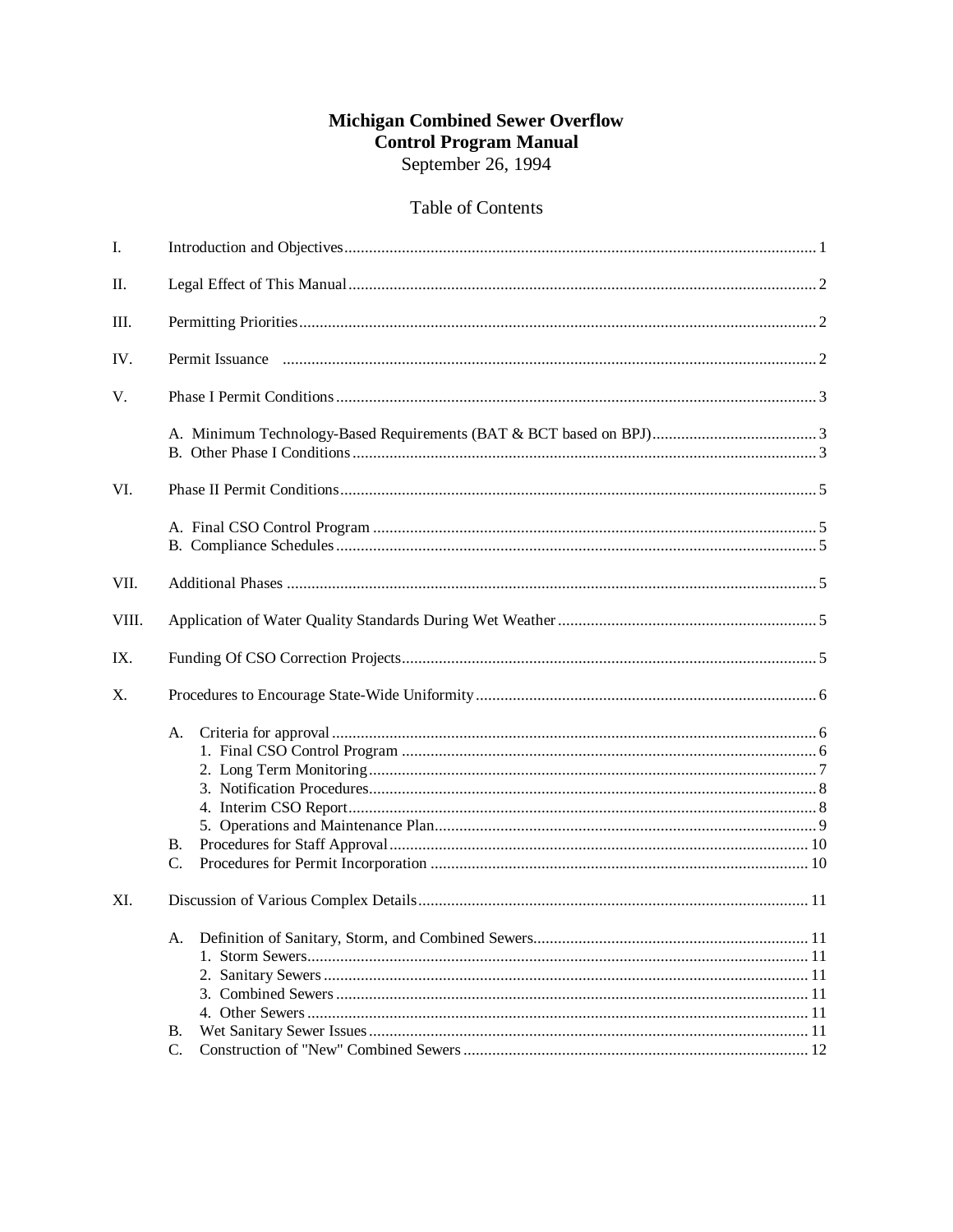## Table of Contents Continued

| XI.   |                                                                        | Discussion of Various Complex Details (Continued)                                     |  |  |  |
|-------|------------------------------------------------------------------------|---------------------------------------------------------------------------------------|--|--|--|
|       | D.                                                                     |                                                                                       |  |  |  |
|       |                                                                        | 1. New Separate Sanitary Sewers Tributary to Existing Combined Sewers 12              |  |  |  |
|       |                                                                        | 2. Existing Separate Sanitary Sewers Tributary to Existing Combined Sewers  12        |  |  |  |
|       |                                                                        |                                                                                       |  |  |  |
|       | Е.                                                                     |                                                                                       |  |  |  |
| XII.  | Determining Compliance with Treatment Technology Based Requirements of |                                                                                       |  |  |  |
|       |                                                                        |                                                                                       |  |  |  |
|       | А.                                                                     | Proper Operation and Regular Maintenance of the Sewer System and Combined             |  |  |  |
|       |                                                                        |                                                                                       |  |  |  |
|       | <b>B.</b>                                                              |                                                                                       |  |  |  |
|       | $\mathbf{C}$ .                                                         | Implementation of Pretreatment Programs to Assure CSO Impacts are Minimized  13       |  |  |  |
|       | D.                                                                     |                                                                                       |  |  |  |
|       | Е.                                                                     |                                                                                       |  |  |  |
|       | F.                                                                     |                                                                                       |  |  |  |
|       | G.                                                                     | Consideration of Pollution Prevention Programs to Reduce Contaminants  14             |  |  |  |
|       | Н.                                                                     | MDNR Notification in Accordance with Approved Notification Procedures 15              |  |  |  |
|       | I.                                                                     |                                                                                       |  |  |  |
| XIII. |                                                                        | Determining Compliance where the Control Program is Based on "Adequate Treatment"  16 |  |  |  |
|       | А.                                                                     |                                                                                       |  |  |  |
|       | <b>B.</b>                                                              |                                                                                       |  |  |  |
|       | $\mathbf{C}$ .                                                         |                                                                                       |  |  |  |
|       | D.                                                                     |                                                                                       |  |  |  |
|       |                                                                        |                                                                                       |  |  |  |

Appendix A Michigan State-Wide Combined Sewer Overflow Permitting Strategy, January 11, 1990

Appendix B Sample Permit Language for CSOs, June 1993

Appendix C EPA Combined Sewer Overflow Control Policy, April 19, 1994

Appendix D Items to Consider in Design of CSO Control Facilities, June 30, 1989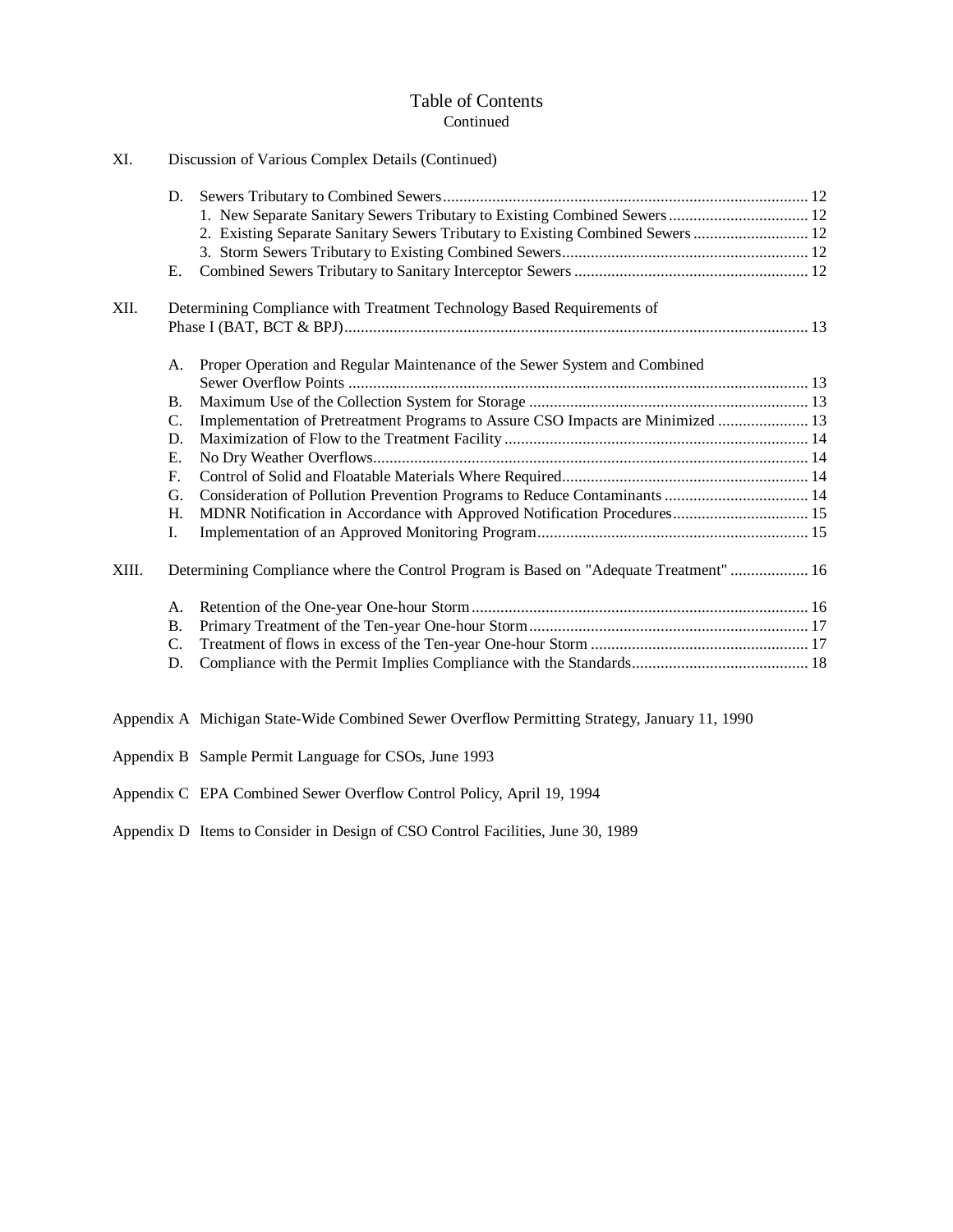## **Michigan Combined Sewer Overflow Control Program Manual** September 26, 1994

## **I. Introduction and Objectives**

Combined sewer overflows (CSOs) are a serious environmental concern in many areas of the State. Combined sewers are sewers designed, constructed and operated to carry both sanitary sewage and storm water runoff. Combined sewer systems usually include devices (often called regulators) that are designed to divert sanitary sewage mixed with storm water to a river, stream, or lake during periods of wet weather. Most of the time all sanitary sewage and minor amounts of storm water are directed to a wastewater treatment facility. Only during wet weather events, when flows exceed the capacity of the sewer, sewage and storm water overflow to the surface waters. This discharge is known as a CSO. Sometimes the structure itself is referred to as a CSO.

Michigan's Water Quality Standards were updated in 1986 and 1994. The 1986 amendments included protecting all waters for total body contact recreation and increased the dissolved oxygen standard. The 1994 amendments essentially require that all discharges containing treated or untreated sewage be disinfected. CSO control programs have been required through the National Pollutant Discharge Elimination System (NPDES) permit program beginning in 1988. These permits require development of programs to protect the public health, to eliminate the discharge of raw sewage, and to comply with the Water Quality Standards. Implementation of these CSO Control Programs will be or are required through reissued NPDES permits. All control programs will need to comply with the Water Quality Standards, including the amendments.

The Michigan Department of Natural Resources (MDNR) and the Water Resources Commission (MWRC) adopted the Michigan State-Wide Combined Sewer Overflow Permitting Strategy in January 1990 (see Appendix A). This strategy, which called for establishment of enforceable deadlines for CSO control, will lead to the elimination or adequate treatment of all CSOs in Michigan. NPDES permits containing schedules for development of corrective programs have been issued for nearly all CSOs. Each permit was issued on a case-by-case basis resulting minor changes in permit language (See Appendix B for sample permit language). This regulatory approach regarding CSOs was intended to provide flexibility for individual communities to develop site-specific corrective programs.

The Michigan State-wide CSO Permitting Strategy is a phased approach. Phase I required operational improvements of the existing system to minimize overflows, sampling and other monitoring conditions to establish a strong data base on the existing system, and construction of interim CSO control projects where feasible. Under state statute, all CSO communities are required to notify the MDNR, local health departments, and local newspapers whenever there is a CSO discharge to surface waters. The local health department will issue advisories if needed. This statutory requirement is included in the NPDES permit as a part of Phase I. Phase I also requires development of a final program leading to elimination or adequate treatment of CSOs. The final program must contain a fixed-date schedule to achieve the maximum feasible progress in accomplishing these corrections, taking into account technical and economic considerations.

Phase II is the implementation of the final program in subsequent NPDES permits. The schedule developed under Phase I has been or will be incorporated into the NPDES permit, and the permittee will be required to proceed with implementation. The permits require that final programs provide for elimination or adequate treatment of CSOs. This will be accomplished on a case-by-case basis with professional staff of the department working closely with municipalities to define appropriate corrective programs.

The United States Environmental Protection Agency (EPA) issued a national policy on CSO control on April 19, 1994 (See Appendix C). MDNR staff were involved with EPA policy development process and the resulting policy is substantially consistent with the Michigan program.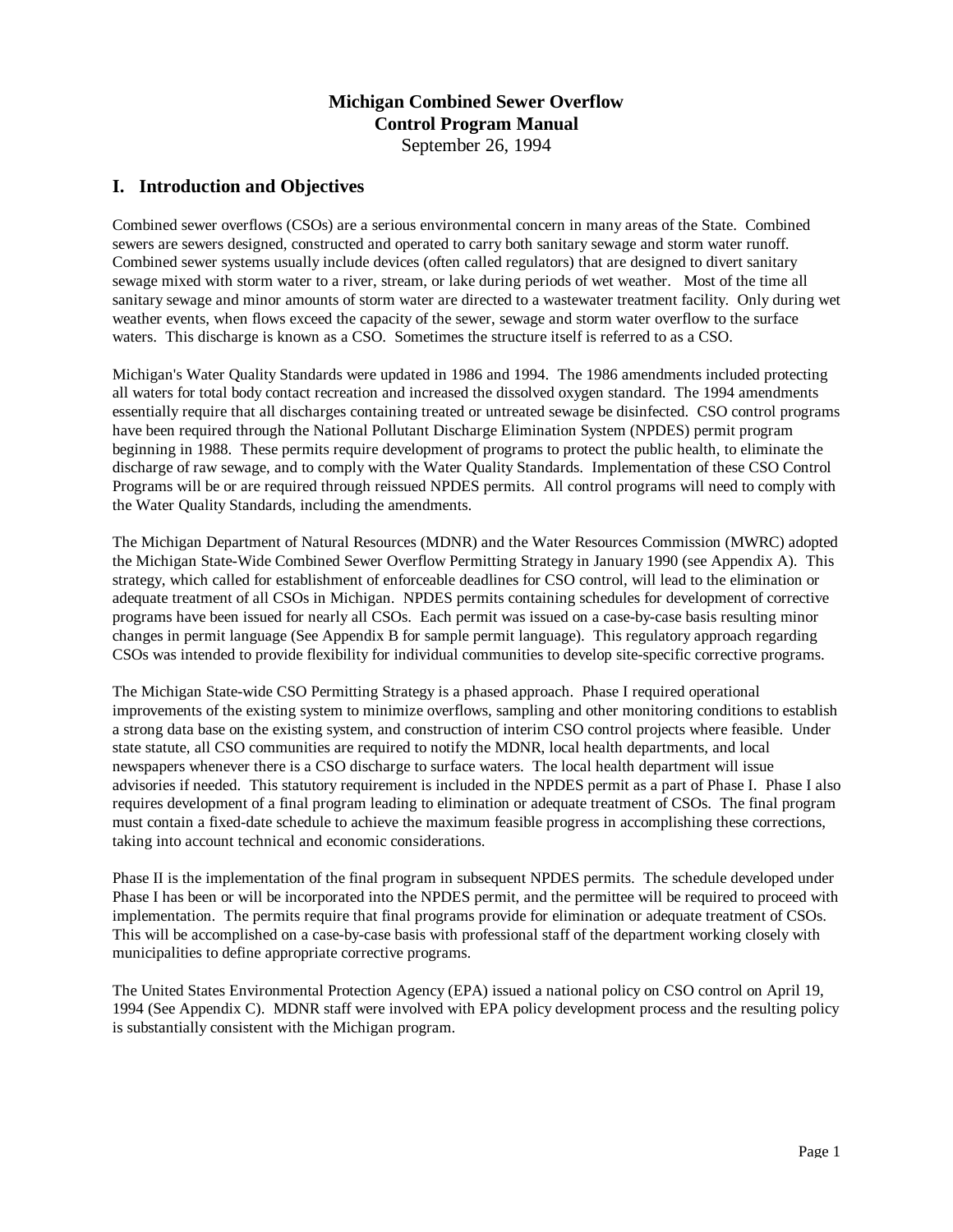## **II. Legal Effect of This Manual**

This manual is intended to be a communication tool between Agency Management and Agency Staff. This manual, does not carry the force nor effect of law. It does not affect the rights of, or the procedures and practices available to, the public. This manual does not have general applicability applying law. While it does describe a plan which the agency has followed and intends to follow, it does not bind the agency nor any person in any way. The application of the Water Quality Standards and other requirements of law, such as the NPDES permit program, shall be by established practices and procedures. This document and matters addressed herein are subject to revision without notice.

## **III. Permitting Priorities**

CSO permit actions were taken considering the following priorities:

- 1. Reissuance of major permits for facilities with CSOs planned for reissuance during the Fiscal Year.
- 2. Reissuance or modification of miscellaneous high priority CSO permits identified by the District Offices.
- 3. Incorporation of approved CSO Programs requiring implementation.
- 4. Reissuance of all other expired permits for untreated CSOs.
- 5. Termination of CSO permits where CSOs have been eliminated.
- 6. Reissuance of all expired permits for CSO facilities which have existing treatment.

#### **IV. Permit Issuance**

All CSOs tributary to a single treatment works and under the administrative control of a single entity are permitted under a single NPDES Discharge Permit. The operator of the outfall sewer from which sewage enters the waters of the state is generally assumed to be the entity with administrative control and is therefore the permittee. This entity is not necessarily the local unit of government in which the outfall is located or the local unit of government generating the wastewater. In some cases, a county agency, a sewer authority, or a drainage board is the permittee where they operate sewerage systems and have administrative control of the outfall sewer. It is fully expected that appropriate contractual or other arrangements will be made between the permittee and other entities responsible for combined sewage flows tributary to CSOs to ensure full implementation of permit required corrective programs.

CSOs are point sources subject to NPDES permit conditions including both technology-based and water qualitybased requirements of the Clean Water Act. CSOs are not subject to secondary treatment regulations applicable to publicly owned treatment works. All CSO permits must immediately require controls consistent with best available technology economically achievable (BAT) and best conventional technology (BCT). BAT/BCT control levels are established on a case-by-case basis by the permitting authority based upon best professional judgment (BPJ). Water quality-based conditions are to be established based on applicable water quality standards.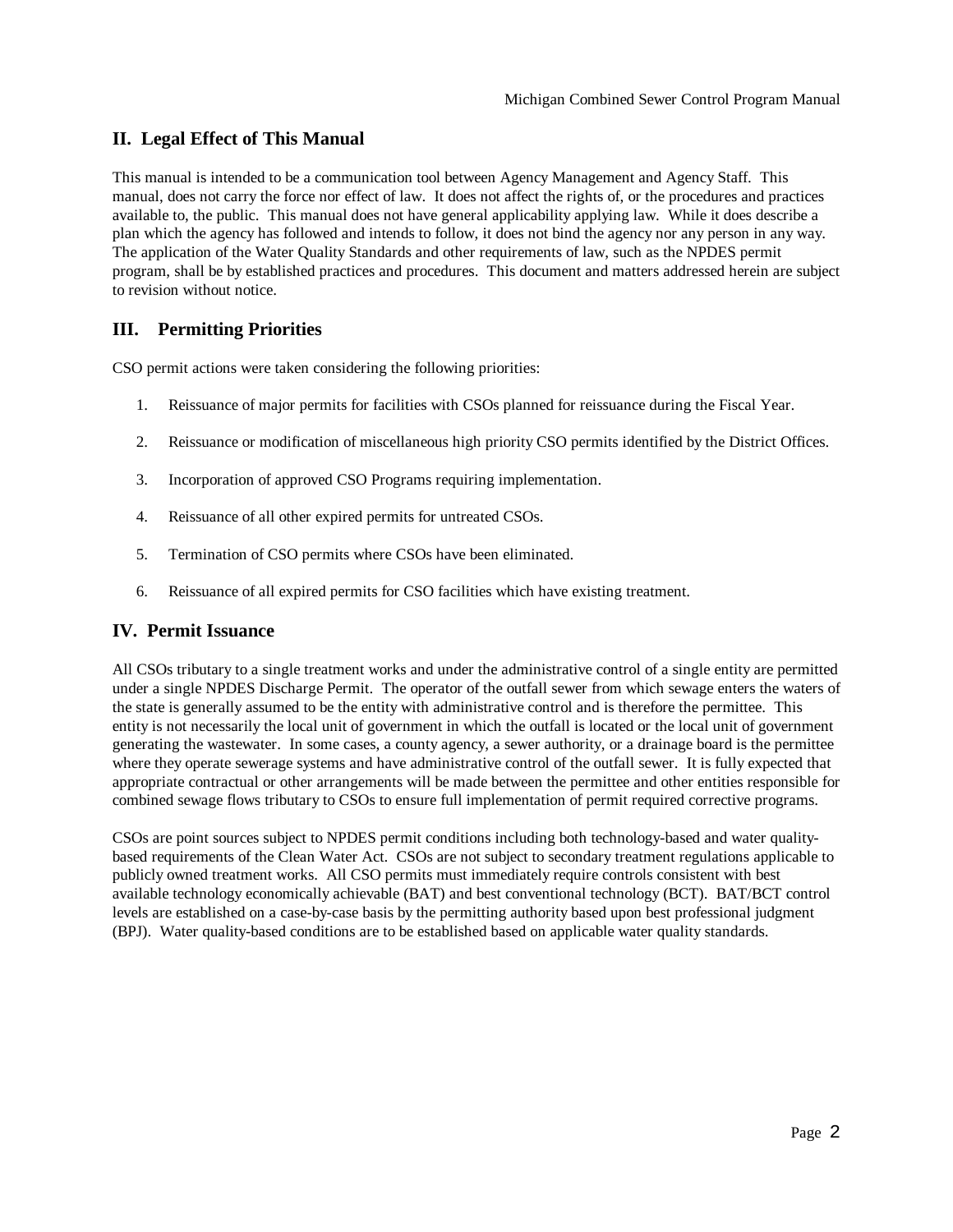## **V. Phase I Permit Conditions**

Phase I conditions in CSO permits were established to be consistent with state and federal law:

#### **A. Minimum Technology-Based Requirements (BAT & BCT, based on BPJ)**

- 1. Proper operation and regular maintenance of the sewer system and combined sewer overflow points;
- 2. Maximum use of the collection system for storage;
- 3. Implementation of pretreatment programs to assure CSO impacts are minimized;
- 4. Maximization of flow to the treatment facility;
- 5. No dry weather overflows;
- 6. Control of solid and floatable materials where required;
- 7. Consideration of pollution prevention programs to reduce contaminants;

8. Notification of MDNR, local health departments, and local newspapers in accordance with approved procedures; and

9. Implementation of an approved monitoring program.

#### **B. Other Phase I Conditions**

- 1. Designation of an operations and maintenance manager for the collection system and CSOs;
- 2. Immediate actions to reduce, control, and monitor CSOs;
- 3. Development and implementation of an operations and maintenance plan;
- 4. Preparation of a detailed CSO report;
- 5. A long term CSO monitoring program;

6. Development of an approvable Final CSO Control Program which shall contain fixed date milestones resulting in the maximum progress feasible for elimination or adequate treatment of combined sewage discharges to comply with the Water Quality Standards at times of discharge; and

7. Construction of CSO control or related projects which are feasible and consistent with the Final CSO Control Program.

The Final CSO Control Program (see item B.6 above) must assure compliance with state law and standards through the elimination or adequate treatment of CSOs. Adequate treatment will be determined on a case-by-case basis with staff of the MDNR working closely with municipalities in defining the necessary and appropriate correction programs. The degree of treatment required at any particular location shall protect the designated uses of the receiving stream and meet the Water Quality Standards at times of discharge. As a minimum, the treatment must assure adequate floatable and settleable solids removal and adequate disinfection.

It is recognized that it is difficult to establish detailed case-specific effluent limitations for treated CSO discharges based on the water quality standards. In the absence of sufficient site-specific information upon which to define site-specific adequate treatment, the following would generally be considered adequate treatment: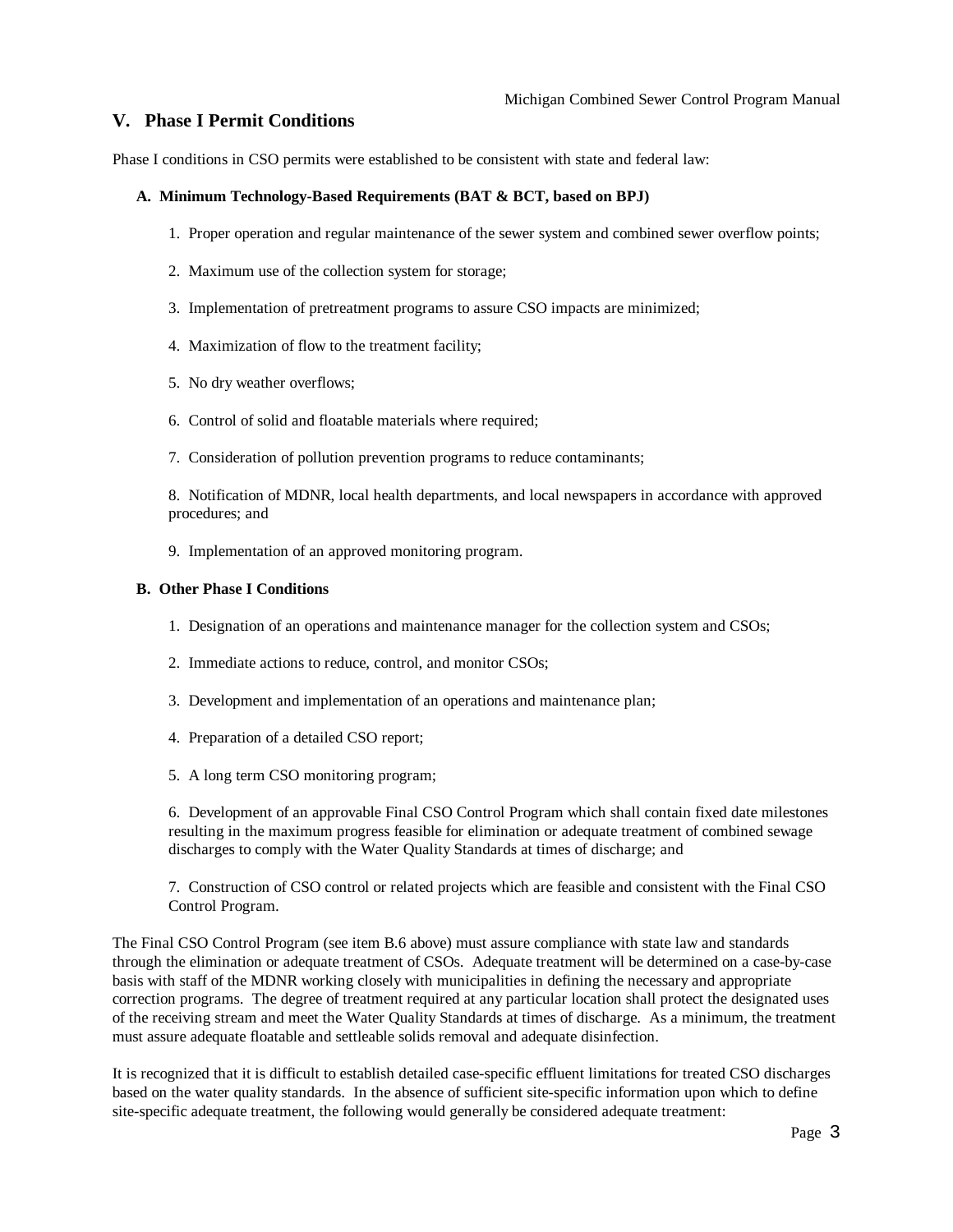- retention, for transportation and treatment at the wastewater treatment plant, of combined sewage flows generated during storms up to the one-year, one-hour storm,
- primary treatment of combined sewage flows generated during storms up to the ten-year, one- hour storm (thirty minutes detention or equivalent for settling, skimming, and disinfection), and
- treatment of combined sewage flows generated during storms in excess of the ten-year, one-hour storm to the extent possible with facilities designed for lesser flows.

Where this adequate treatment definition is used in a permit, the discharger is provided an opportunity for a case-specific demonstration that alternative facilities will achieve equivalent or better treatment and control or that an alternative level of protection is adequate or necessary to achieve the water quality objectives. Both demonstration opportunities are available. Demonstrations must consider 1) receiving stream characteristics, 2) discharge characteristics, 3) cost / benefit information and 4) designated uses. Demonstrations may consider providing a high degree of treatment at high volume, high pollutant outfalls and a lesser degree of treatment at smaller volume or dilute outfalls.

Permits require (see item A.8 above) that the permittee notify the MDNR, local Health Departments and newspapers of CSO discharge events in accordance with formal notification procedures approved by the District Supervisor. The notification procedures will be updated as facility modifications are made to allow better information to be obtained. MDNR will consult with local Health Departments regarding the issuance of health advisories in situations where CSOs or other discharges may disrupt a downstream use.

Permits also require (see item B.5 above) that a fully adequate monitoring program be developed and implemented according to a fixed date schedule. The program is to:

- 1. Document the rainfall, and the frequency and the duration of all discharge events,
- 2. Estimate the volume and quality of discharges, and
- 3. Determine the potential discharge of pollutants attributable to significant industrial users at each CSO outfall.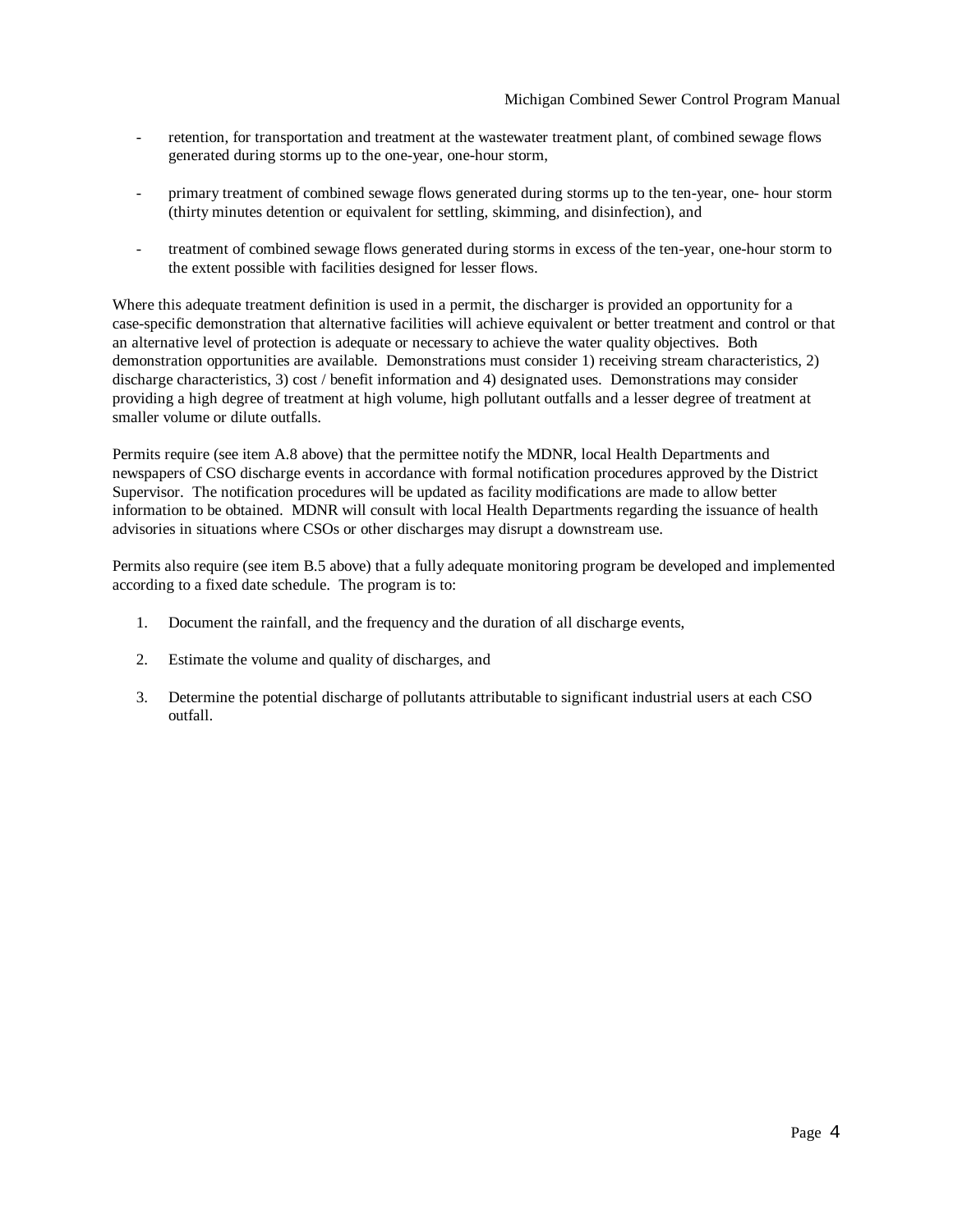## **VI. Phase II Permit Conditions**

## **A. Final CSO Control Program**

As Final CSO Control Programs are submitted to and approved by the District Offices, the NPDES permit will be modified or reissued to incorporate the programs as enforceable conditions. Phased construction projects may be included in the Final CSO Control Program, so permit conditions may include modifying, updating, or expanding previously approved Phase I conditions. The Final CSO Control Program conditions are expected to be exactly as approved by District Staff, but the permit must consider input from other staff, the permittee, and the public.

## **B. Compliance Schedules**

Phase II permits will contain compliance schedules to accomplish maximum feasible progress in meeting the CSO objectives, taking into account technical and economic constraints. Selected milestone dates from the Final CSO Control Program and other significant conditions will be included as permit compliance dates. Other schedule dates that are included in the Final CSO Control Program are also enforceable, however, District Staff may approve modification of those dates without the need for a permit modification. Permits will require continued compliance with the minimum technology based requirements. These requirements are defined in item V.A. above.

## **VII. Additional Phases**

Where the CSO correction program is particularly large and complex, additional Phases may be established. For example, in the Rouge River Basin in Southeast Michigan, an interim phase was established between Phase I and Phase II, with the objectives of elimination of raw sewage and public health protection.

## **VIII. Application of Water Quality Standards During Wet Weather**

The Michigan Water Quality Standards apply at all flows greater than the lowest monthly 95% exceedance flow. Therefore the Standards apply during wet weather. At this time, no changes to the Standards are anticipated to modify applicability during wet weather.

## **IX. Funding of CSO Correction Projects**

Michigan administers the State Revolving Fund (SRF) which provides low interest loans for sewage treatment works, including CSO control. In accordance with Section 201 (n)(1) of the Clean Water Act, Michigan is authorized to fully use the SRF to assist the correction of combined sewage overflows. (Communities with combined sewer overflows have been notified of the State's CSO initiative and permits are being issued requiring communities to develop programs to provide adequate control and/or treatment.) Communities which adequately fulfill the SRF requirements will be eligible for low interest loans for CSO Projects. Schedules for corrective programs are not, however, to be developed on the availability of state or federal financial assistance.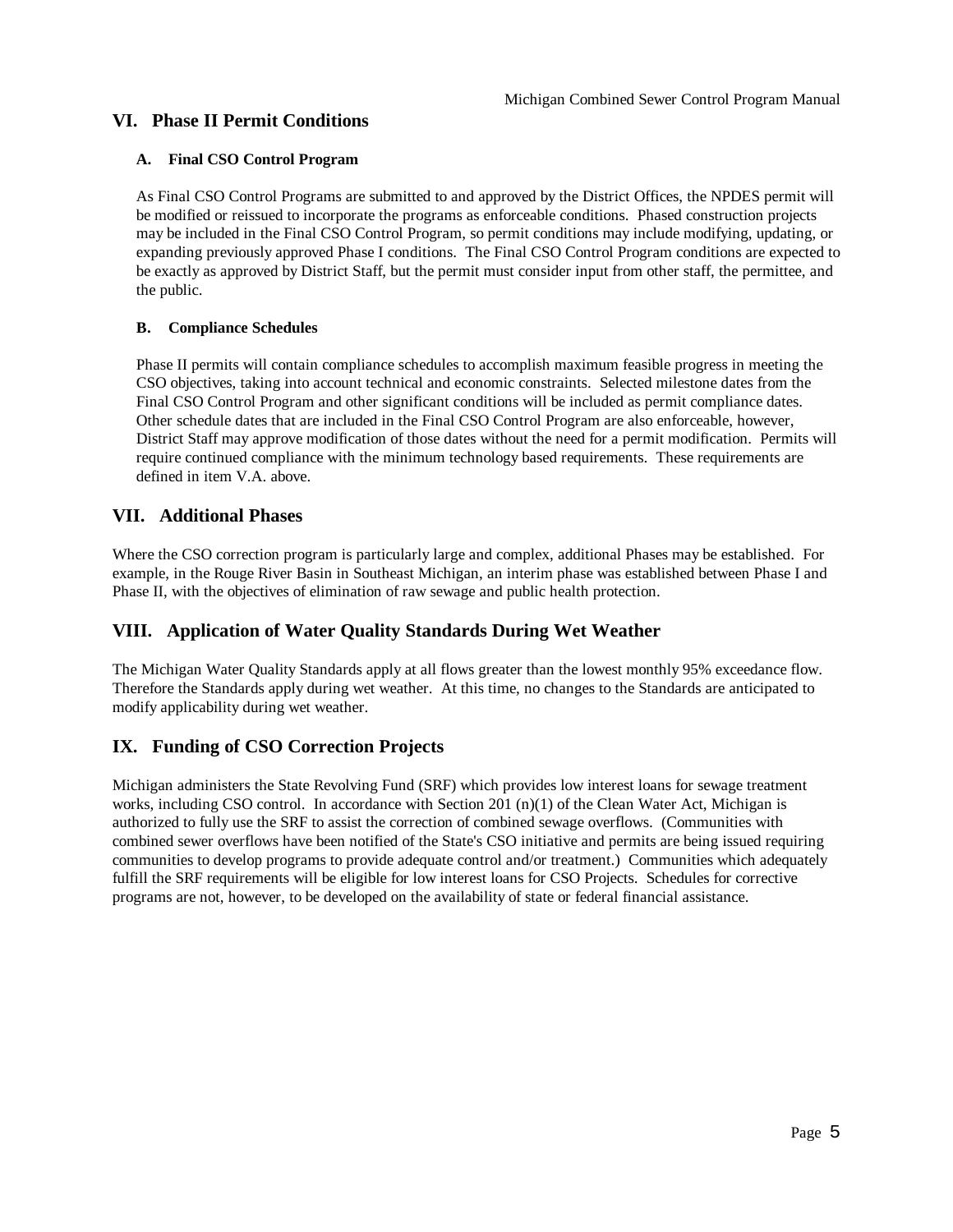## **X. Procedures to Encourage State-Wide Uniformity**

#### **A. Criteria for approval**

#### **1. Final CSO Control Program**

The overall objective of this Plan (see I. Introduction and Objectives) must be achieved by the permittee's proposed Program to be approvable. That is, the Program must either eliminate or "adequately treat" all CSOs to ensure that discharges will not cause or contribute to a violation of the water quality standards.

Elimination of a CSO may be by sewer separation or by providing sufficient transport capacity to another location for treatment. If the CSO is eliminated by sewer separation, consideration should be given to the impact of the storm sewer on the receiving stream and the possible need for storm water treatment or control. If the CSO is eliminated by transport to another location, the transport capacity must be sufficient to contain the flow generated by a 25 year 24 hour storm without discharge.

Adequate treatment may be provided by a Retention-Treatment Structure that meets the "adequate treatment" criteria. (See "Items to Consider in Design of CSO Control Facilities" in Appendix D.) This criteria, established in many NPDES permits, is intended to be sufficiently protective that it can be applied to virtually any CSO to all but the smallest of receiving streams, and still expect that a water quality standard violation will not occur.

Site-specific adequate treatment criteria may be proposed by the discharger. Approval shall be based on a clear demonstration that the site-specific criteria will either (a) provide equivalent or better treatment and control, or (b) provide sufficient control to assure water quality standards will not be violated as a result of the discharge or as a result of the discharge in combination with other acceptable discharges.

- (a) While the "adequate treatment" definition strongly implies that Retention-Treatment Structures should be used, Best Management Practices (BMPs) and other technologies may be utilized where equivalent or better performance can be demonstrated.
- (b) Demonstrations that provide assurance that water quality standards will not be violated are very difficult technically due to the numerous time dependent variables involved. However, the "adequate treatment" definition is intended for use in most locations around the state so it follows that less stringent criteria are appropriate where very high dilution is available. The confidence that proposed criteria will not cause water quality standards violations needs to be greater as the amount of dilution available decreases. Specific water quality standards that need consideration include: Dissolved Oxygen (Rule 64) (including Sediment Oxygen Demand), Microorganisms (Rule 62), Floatable/Settleable Solids (Rule 50), and aquatic toxicity (Rules 57 and 82). In addition, consideration must be given to impairment of designated uses.

An approvable Final CSO Control Program must contain specific dates for accomplishment of important interim steps. For a single phase project these would include dates for completion of detailed Basis of Design, approval of plans and specifications (Act 98 permit issuance), commencement of construction, completion of construction, and placing facilities in full and effective operation. For multi-phase projects, similar dates should be included for each phase. For projects with phases that need to extend considerably into the future, less detailed milestones may be appropriate. More detailed interim elements should be included for early phases, such as approval by city council, advertisement for bids, preparation of financing documents, finalizing inter-agency agreements, etc.

Maximum Progress Feasible shall be achieved by the schedule proposed. Immediate compliance shall be required if feasible, but this is not expected to be the case. Site specific technical constraints need to be considered when evaluating proposed schedules. Technical constraints include the need for time to design facilities, obtain needed approvals and permits, advertise and review bids, obtain financing, construct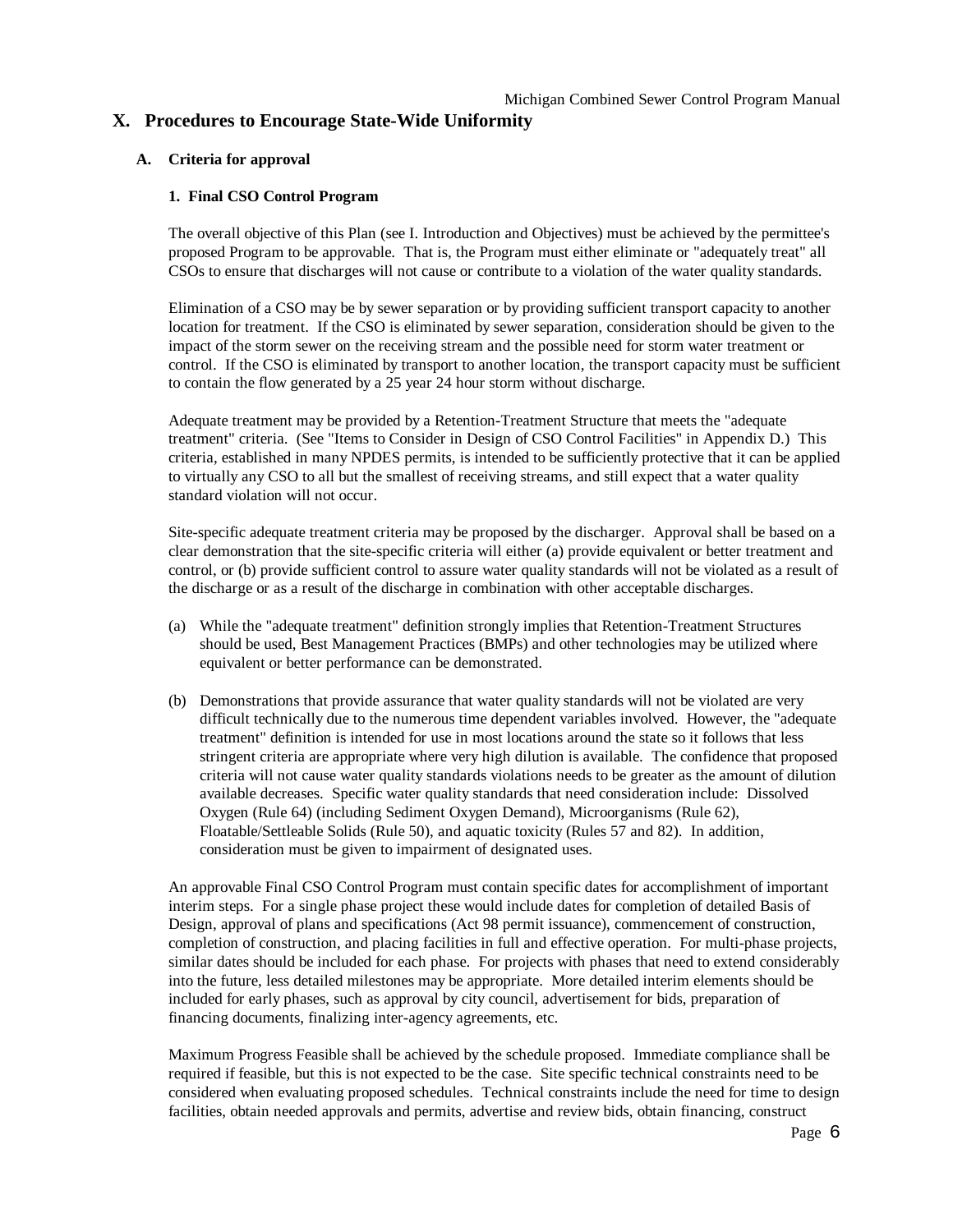Michigan Combined Sewer Control Program Manual facilities, and attain operational level of facilities; the need to maintain operability of existing facilities while new facilities are constructed; and the need to maintain traffic flow and access to homes and businesses.

#### **2. Long Term Monitoring**

It is recognized that untreated CSOs will continue to discharge to waters of the state in some areas for a long time. The cost of eliminating or adequately treating all CSOs will be high. It is important to base significant expenditures of public funds on reliable data. Recognizing that the more obviously significant CSO impacts will be the first to be addressed by the dischargers, it will become more and more difficult to justify continuing expenditures without reliable long term monitoring. Secondly, engineers will be able to design lower cost control facilities capable of achieving water quality goals where reliable long term monitoring data are available. To these ends long term monitoring programs are necessary where adequate control will not be achieved in the near future.

It is also recognized that monitoring can be very expensive and that no matter how much data there are, more data are almost always desirable for decision making. A balance must be reached, recognizing the desire for definitive data, between the cost of generating data and the value of the data. The CSO permit language attempts to reach that balance by requiring the permittee to develop its own case specific long term monitoring program.

This program must document the rainfall, but does not specify how this is to be done. The sophistication of the rainfall monitoring system should reflect the use to which these data will be put. One purpose for rainfall data is to ensure that discharges only occur in response to rainfall events. Another purpose is to calibrate a sewer system model. Another is to provide the basis for a subsequent estimate of discharge volume. A simple rain gage read every 24 hours may be adequate for some purposes, but others may require mechanical gauges that record rainfall in 6 minute increments.

Another element of the long term monitoring program must document the frequency and duration of discharge events. This most likely will result in a monitoring device being installed at each CSO. However, it is possible that enough sewer system information is available to justify the substitution of one monitoring device for several CSO locations. The sophistication of the monitoring device may vary. In some locations a simple wind-up (or battery operated) clock with a float switch, that runs only during a discharge, may be adequate. This device would provide only the total time of discharges since the last inspection. More information may be gained by adding a chalked stick to indicate the maximum level of flow above the weir. Other situations may need flow measurement and telemetering systems.

The third element of the long term monitoring program must provide an estimate of the volume and quality of the discharge. A condition that the volume and quality be "measured" instead of "estimated" would result in very complex and expensive flow meters, sampling equipment, and staffing. Usually, precisely accurate volume and quality information is not valuable enough to warrant the cost. Therefore estimates are required for the long term. It may be appropriate to conduct short term flow measurement and quantitative analyses to use as the basis for the long term program of estimating volume and quality. The sophistication of the estimating procedure should reflect the potential impact on the receiving waters. The procedure may be as simple as assuming certain concentrations of various pollutants and certain flow rates remaining constant throughout the discharge, and calculating the loading from the duration monitoring device information. In other circumstances the procedure may need to involve use of a more complicated computer program utilizing time varying concentrations reflecting first flush characteristics and real time rainfall and other telemetering data.

The last element of the long term monitoring program determines the potential discharge of pollutants from significant industrial users. Since industrial wastes have the potential of being discharged to waters of the state without treatment through CSOs and since the Industrial Pretreatment Programs (IPP) usually regulate industrial discharges to the sewer system based on the potential impact resulting from discharge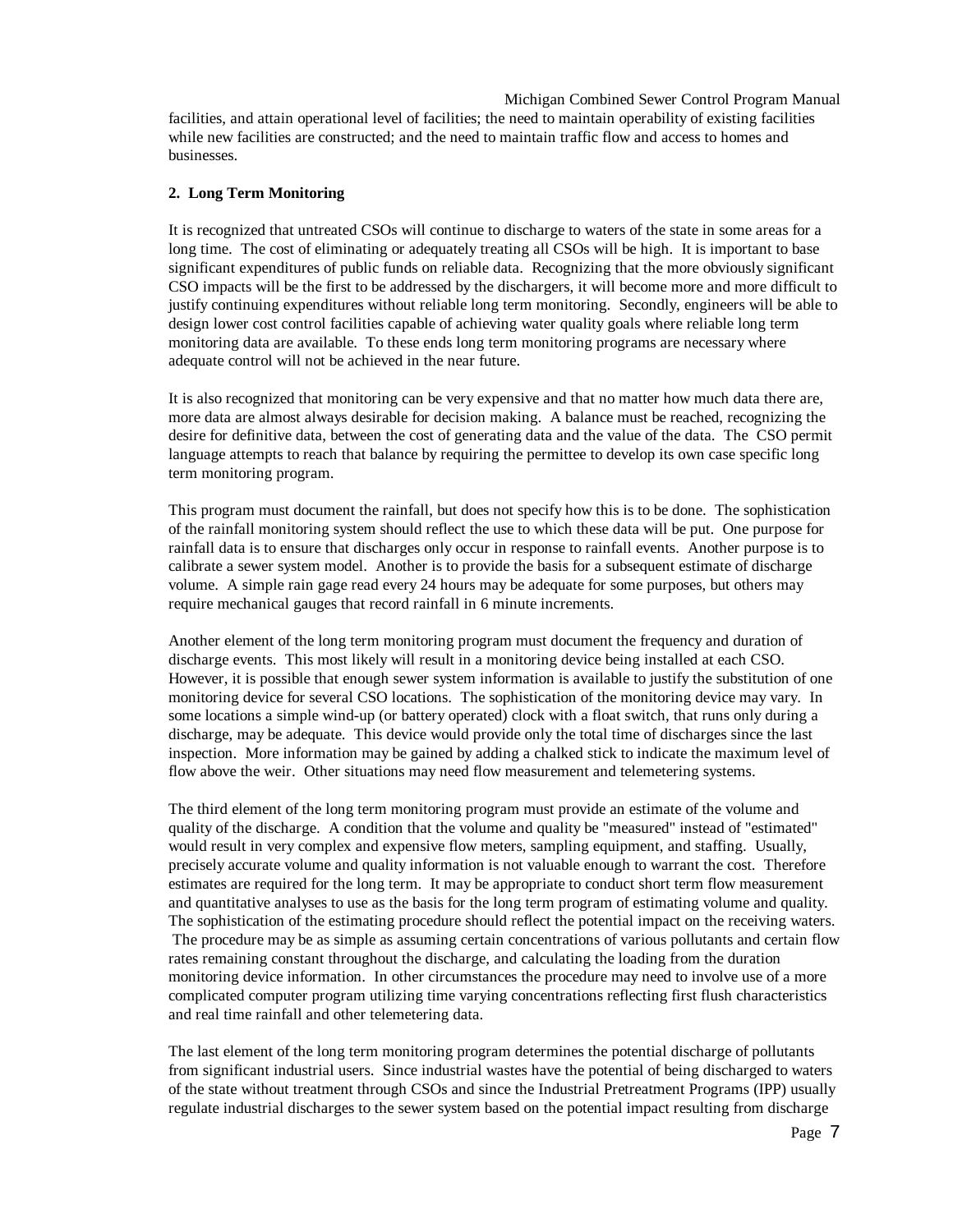Michigan Combined Sewer Control Program Manual of the wastewater treatment facility, significant environmental pollution may occur undetected. The condition to "determine potential discharge" of pollutants instead of "determine the discharge" of pollutants, reflects the expectation that most situations will not be environmentally critical. The "potential" can be calculated based on the maximum permitted discharge of toxicants into the sewer by significant industrial users and the amount of sanitary sewage and storm water dilution received prior to discharge through a CSO. In situations where this "potential" amount could be considered environmentally significant, actual sampling and analyses may be warranted. Where unacceptable environmental impact is identified, additional IPP controls must be applied.

#### **3. Notification Procedures**

Another Phase I condition calls for notification to the District Office, the local health department, and the local newspaper of CSO discharge events in accordance with notification procedures approved by the District Supervisor. This condition is also included in Section 7a of Act 245 of 1929 as amended, which includes additional responsibilities of the discharger. The purpose of this condition is to assure the public receives adequate notification of CSO impacts on pertinent water use areas when appropriate without creating unwarranted alarm. Each district office has consulted with local health departments in their areas to work out procedures for health advisories. Given the transient nature of CSO discharges it is important to have prompt notification. A permittee's ability to obtain discharge event information from each CSO will vary widely and will change as monitoring facilities are installed. Therefore the "procedures approved by the District Supervisor" must be flexible enough to address all situations, and to respond to improved monitoring. For example, the initially approved notification procedure may allow for some CSOs to act as surrogates for others, but as monitoring devices are installed the notification procedure should incorporate the best information available at the time. A "standing health advisory" by the local health department is not justification to waive the notification condition. The public expects the district staff and the local health department to have current information with regard to raw sewage discharges to surface waters, and there may be situations where the local health department may wish to issue a "special" health advisory. Where "standing health advisories" are issued by a health department, staff should work with health officials to ensure that such advisories are renewed and publicized frequently enough to appropriately inform the public of the ongoing health risks resulting from CSO discharges.

#### **4. Interim CSO Report**

Combined sewers, rightfully or not, have a reputation of being old, decayed, obsolete, and poorly maintained. This reputation, at least in many situations, is reflective of fact. The Interim Combined Sewer Overflow Report, required as a Phase I condition, is intended to identify areas where relatively inexpensive improvements can be made to reduce pollution and to gather basic information useful in subsequent elements of the CSO Control Program.

Discharges from CSOs are only authorized in "response to rainfall or snowmelt conditions when total available transportation and treatment capabilities are exceeded." In order to determine compliance with this condition it is necessary to have information regarding the combined sewer system's response to rainfall events and information on the collection system's capabilities and inadequacies. Where inadequacies exist, they should be promptly remedied, where feasible. Proper maintenance should be considered feasible. Rehabilitation may take longer, but unless a permanent solution is implemented on a short time schedule, it should not be deferred.

The inventory of significant industrial users is necessary to provide the potential discharge of pollutants from them in the Long Term Monitoring Program.

Information on receiving stream uses is useful in prioritizing studies and correction projects, as well as in aiding the local health department in deciding on health advisories.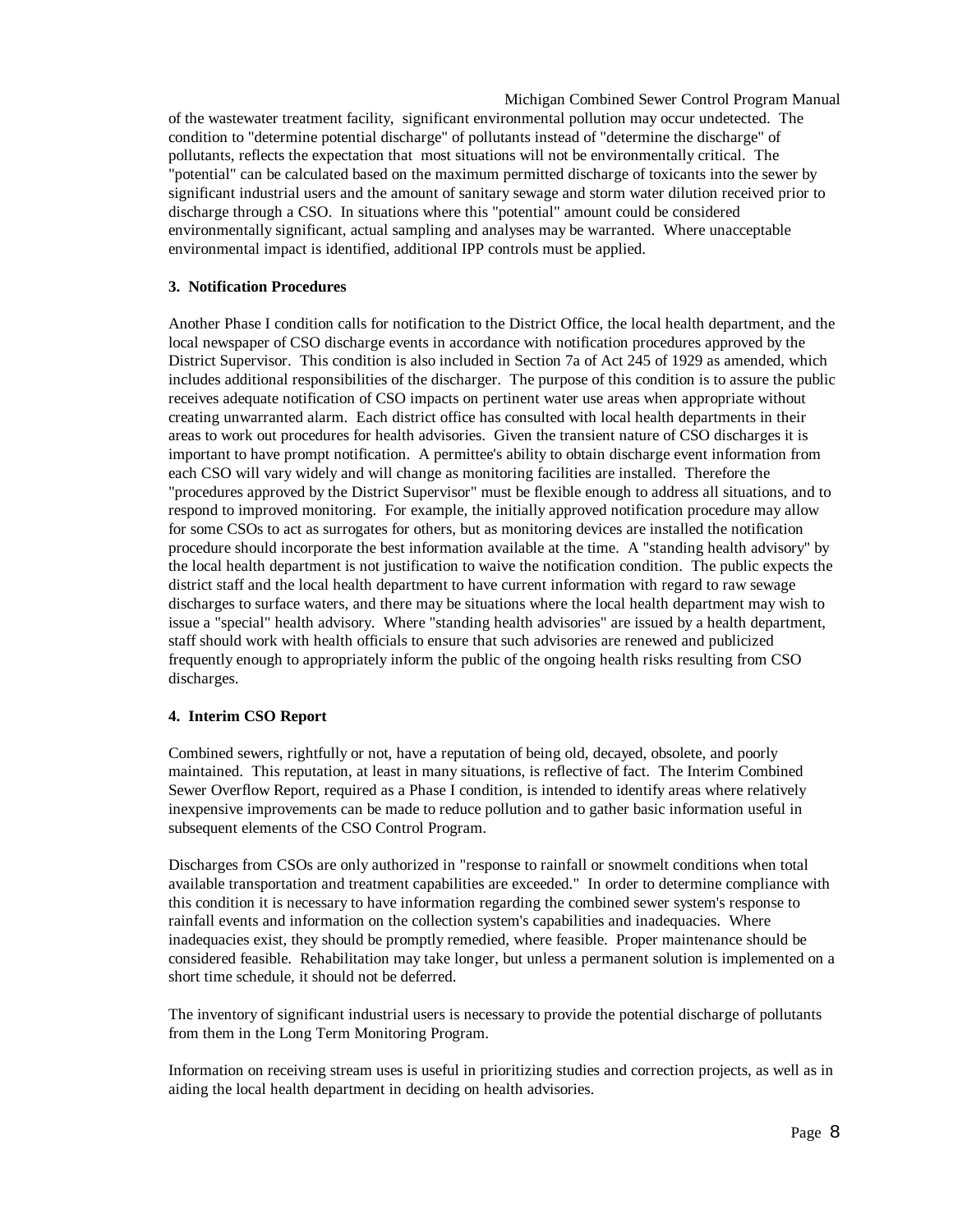#### **5. Operations and Maintenance Plan**

One common result of inadequate operation and maintenance of combined sewer systems has been the discharge of sewage in dry weather or discharges continuing long after a storm event. The immediate cause being either sticking or non-operational regulators or improperly adjusted regulators or diversion weirs. Since discharges are only authorized "in response to rainfall..." these discharges are permit violations. While the Interim CSO Report includes a condition to return all facilities to an operable state, it is left to the Operation and Maintenance Plan to detail the inspection frequency and the proper settings of floats, gates, and weirs. Preventive maintenance becomes the important consideration once the corrective maintenance is complete on each device. It may include periodic sewer cleaning and televising as well as regulator, diversion structure, and flap gate inspection/adjustment/maintenance. Determining the "proper" settings may be an involved process taking into account sewer capacities, basement elevations, and expected flows throughout an entire collection system.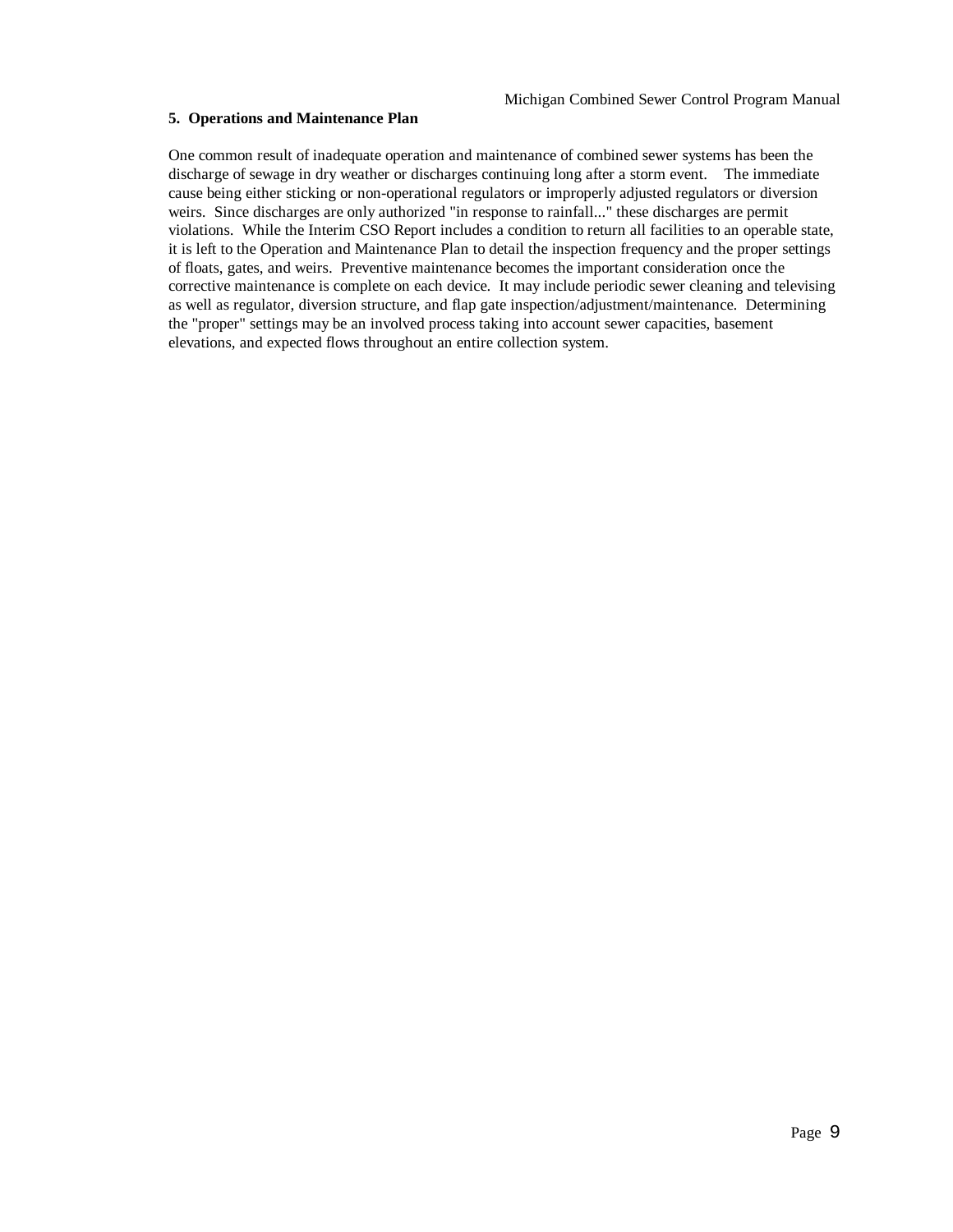## **B. Procedures for Staff Approval**

Authority for approval of all permit-required submittals rests with the District Supervisor (and staff). Where submittals are unique, unconventional, or questionable the District Staff is expected to discuss the submittal with the Division's Design Review Committee. This committee includes the senior design review engineers from each of the districts and therefore provides an excellent forum for reducing geographical disparities. When consensus cannot be reached, the issues should be raised through the chain of command for resolution.

#### **C. Procedures for Permit Incorporation**

The status of CSO Program development and implementation should be reviewed by the Division's Permits Section as a part of the permit re-issuance process. The various Phase I conditions should be modified taking into account the status of each. For example, where a plan is required to be developed and implemented; and the plan is approved but not yet fully implemented; the permit drafted for reissuance should incorporate the approved plan by reference and require implementation.

Where the Final CSO Control Program is approved, a Phase II permit should be drafted that includes appropriate Phase I elements and a schedule of compliance leading to elimination or adequate treatment of CSOs to comply with the Water Quality Standards. Because the program and schedule in the draft permit should be as approved by the District Supervisor, the control program should be incorporated into the permit by reference. However, the more significant milestone dates should be explicitly reiterated in the permit schedule. Following reissuance of the permit with the Phase II schedule, milestone dates included in the approved Final CSO Control Program but not included in the permit schedule of Compliance may be modified by approval of the District Supervisor, but dates that are included in the permit schedule of compliance may only be modified through permit modification.

While it is clear that approval of a Final Program and incorporation of that program in a draft permit constitutes acceptance by the MDNR staff of the program, it does not necessarily lead to final acceptance by the MDNR. By statute, the permit issuance/reissuance process provides the opportunity for meaningful input by the public, for a decision by the MDNR, and for the right to a contested case hearing by an aggrieved party. Therefore, it is possible that a Phase II permit may require a modification to the approved program and/or the implementation schedule.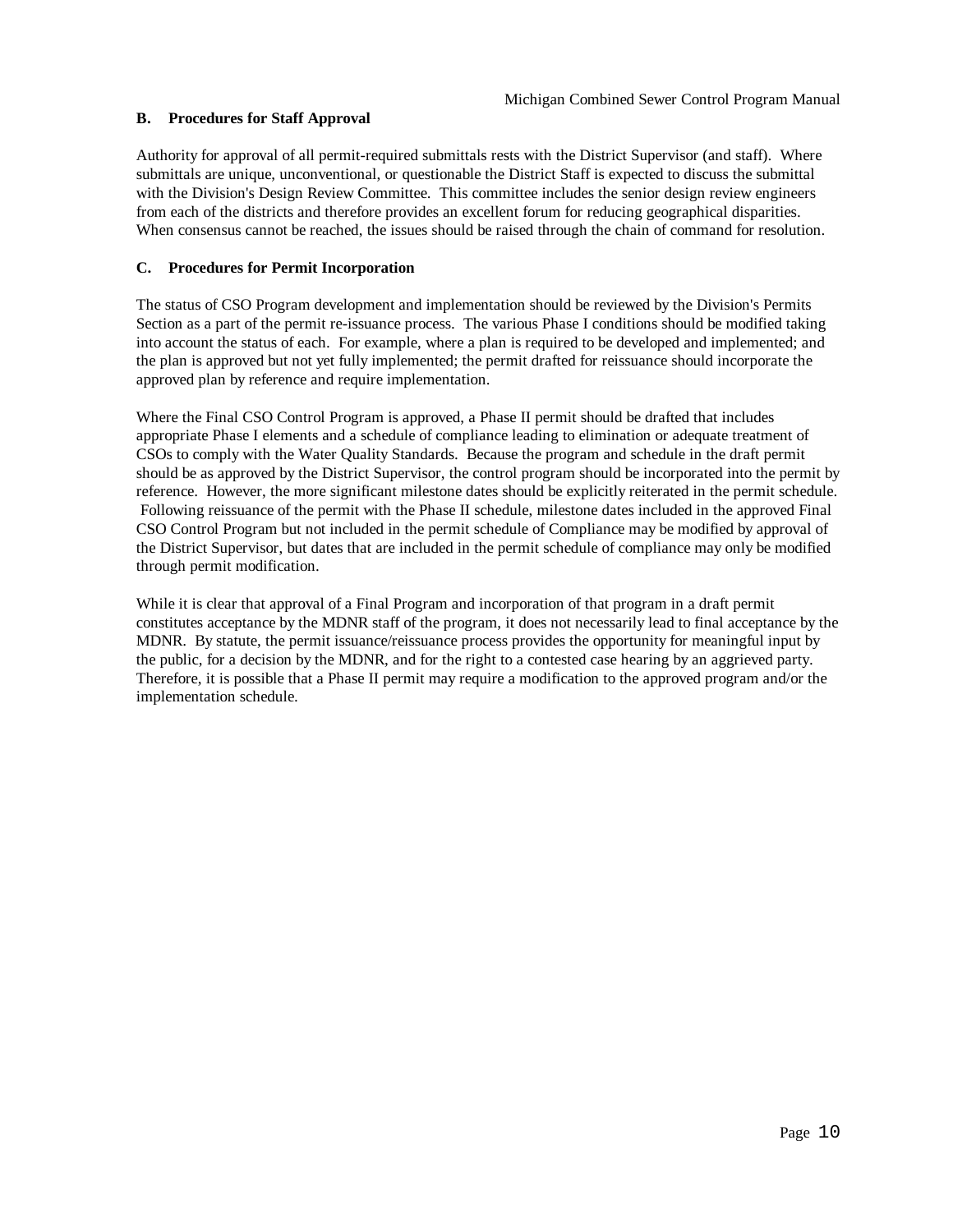## **XI. Discussion of Various Complex Details**

#### **A. Definition of Sanitary, Storm, and Combined Sewers**

#### **1. Storm Sewers**

A Storm Sewer is an enclosed conduit or open channel designed, constructed, and operated for the purpose of providing drainage of storm waters from surface run-off. Some Storm Sewers may have been designed, constructed, and operated to also provide conveyance of ground water and controlled (i.e.. subject to permit) releases of industrial or commercial wastewater. Storm Sewers do not convey sanitary, commercial, or industrial wastewater needing treatment.

#### **2. Sanitary Sewers**

A Sanitary Sewer is an enclosed conduit designed, constructed, and operated for the purpose of conveying raw sanitary wastewater and treated or untreated industrial or commercial wastewater to a treatment facility. Normally ground water is not intentionally admitted into Sanitary Sewers, but occasionally ground water from footing drains, weep tiles, or sump pumps have been allowed. A Sanitary Sewer, including Sanitary Interceptor Sewers, may receive flow-regulated wastewater from Combined Sewers through Regulator Devices. This includes all flow in dry weather and a limited volume in wet weather. The wet weather flow volume may be limited by sewer capacity or contracted capacity. All flows admitted to a Sanitary Sewer or Sanitary Interceptor Sewer are considered to be sanitary sewage.

#### **3. Combined Sewers**

A Combined Sewer is an enclosed conduit operated for the purposes of providing drainage of storm waters from surface run-off, and of conveying raw sanitary wastewater, treated or untreated industrial or commercial wastewater, and (in many situations) ground water. Flow in a Combined Sewer is expected to be conveyed to treatment in dry weather, but may be discharged to the surface waters in wet weather through Regulator Devices. A sanitary sewer cannot be converted to a combined sewer by introduction, either intentionally or unintentionally, of surface runoff or groundwater. Some sewers were originally constructed as storm sewers and subsequently characterized as combined sewers for water pollution control purposes, but this practice is no longer considered acceptable.

#### **4. Other Sewers**

Sewers not meeting one of the above definitions shall be modified through design, construction, or operational means to conform to one of the above definitions.

#### **B. Wet Sanitary Sewer Issues**

Sanitary Sewers that, in fact, receive significant flow from surface run-off or ground water are often referred to as Wet Sanitary Sewers. This condition may exist as a result of prior conscious decision making and design, construction, and operation of cost-effective facilities in accordance with all legal requirements at the time. This condition may also exist as a result of neglect or abuse of an otherwise "normal" sanitary sewer. In either event, the regulation of discharges from such sewers shall be the same as Sanitary Sewers.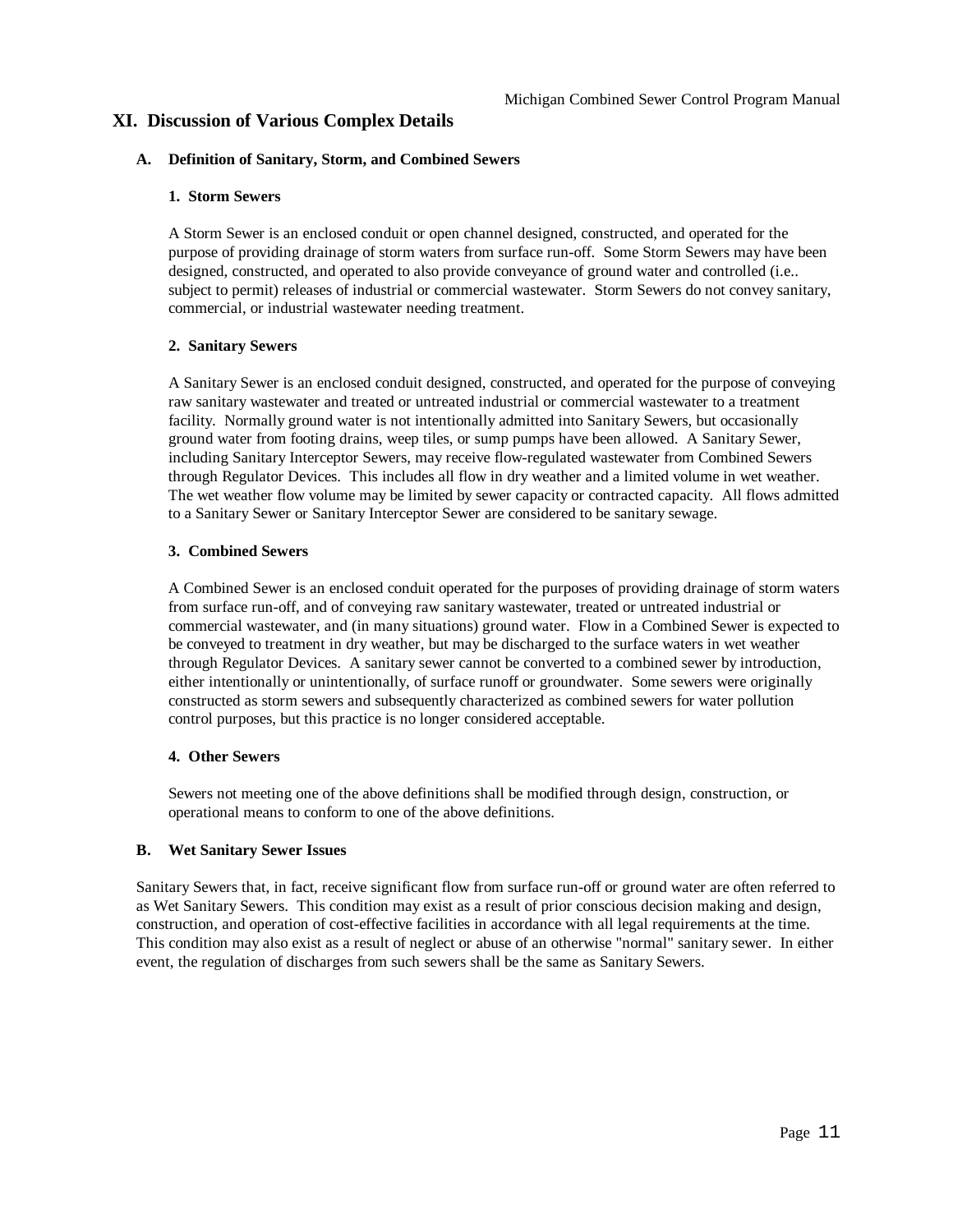## **C. Construction of "New" Combined Sewers**

Except in extremely unusual situations, construction of new Combined Sewers will not be permitted by the Department of Natural Resources. Repair or replacement of existing Combined Sewers may be permitted where it appears unfeasible to separate the sewers.

#### **D. Sewers Tributary to Combined Sewers**

#### **1. New Separate Sanitary Sewers Tributary to Existing Combined Sewers**

Wherever feasible, the construction of new sanitary sewers to serve developing areas should not be tributary to existing combined sewers. It is acknowledged that there will be situations where it is not feasible to provide sanitary sewer service to small areas without an additional sanitary load to combined sewers. It is essential in these instances, however, that the existing combined sewers have sufficient dry weather flow capacity to handle the increase. For all such areas, every reasonable effort should be made to find alternatives to generating new loads tributary to combined sewers, and additional control measures should be required to offset future pollutant load increases which will be discharged from the combined sewer facilities.

## **2. Existing Separate Sanitary Sewers Tributary to Existing Combined Sewers**

Whenever feasible, existing separate sanitary sewers tributary to existing combined sewers shall be rerouted to treatment without opportunity for discharge through combined sewer facilities. Small areas served by sanitary sewers may need to remain tributary to combined sewers indefinitely. Long range sewer planning should consider the means to reroute sanitary sewer flows to treatment without opportunity for discharge through combined sewer facilities.

#### **3. Storm Sewers Tributary to Existing Combined Sewers**

Wherever feasible, separate storm sewers should not be tributary to combined sewers. It may be appropriate to allow this condition to exist for a short period of time while long term projects are implemented to adequately control both combined sewers and storm sewers, or where small areas served by separate storm sewers have no alternate outlets readily available.

#### **E. Combined Sewers Tributary to Sanitary Interceptor Sewers**

Where combined sewer flows are regulated by a device (regulator) that directs dry weather flow to a sanitary interceptor for transportation to treatment and directs wet weather flow to the surface waters, the sewage flows in the interceptor shall be considered sanitary wastewater. Exceptions to this policy should be allowed only for an interim period, during which adequate facilities for transporting the sanitary wastewater are constructed.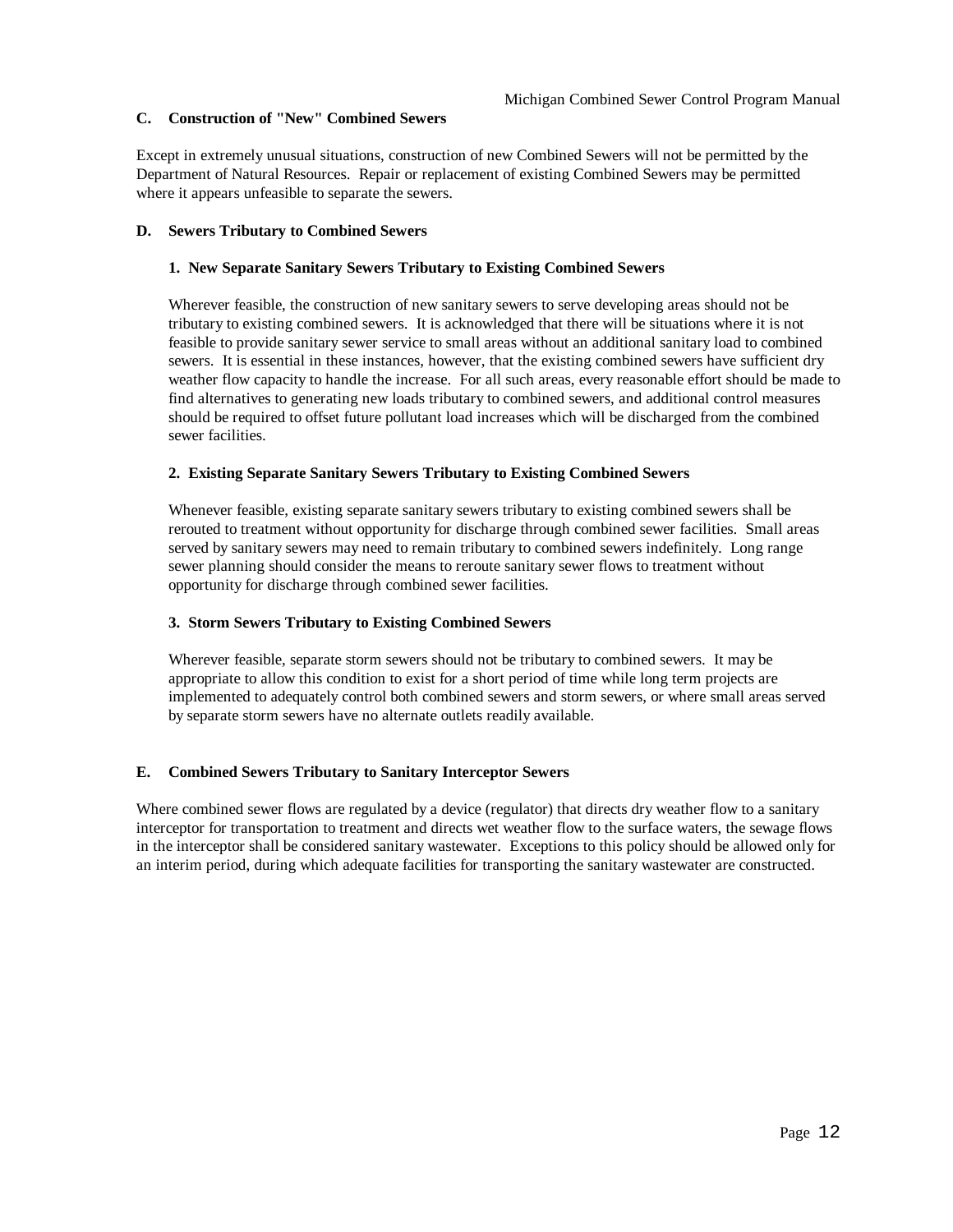## Michigan Combined Sewer Control Program Manual **XII. Determining Compliance with Treatment Technology Based Requirements of Phase I (BAT, BCT & BPJ)**

The NPDES permits with Treatment Technology Based Requirements require the CSO dischargers to comply with those requirements. Under some circumstances compliance with these requirements is subject to interpretation. The following discussion is intended to lead the dischargers and the MDNR staff to consistent interpretations.

## **A. Proper Operation and Regular Maintenance of the Sewer System and Combined Sewer Overflow Points**

The purpose of this requirement is to assure the CSO discharger develops and implements effective procedures that result in a reduction of CSO pollutant discharges, or in maintaining the maximum practical effectiveness of the existing system in containing wet weather flows. While agencies operating CSO systems can be expected to have an existing Operation and Maintenance (O&M) program, the permit requires that a written O&M Plan be submitted (see X.A.5. above). This Plan becomes an enforceable provision of the permit six months after approval.

#### **B. Maximum Use of the Collection System for Storage**

The purpose of this requirement is to assure the CSO discharger takes appropriate steps to maximize the wet weather storage that can be provided by the existing conveyance system. This will reduce the frequency and quantity of combined sewer overflows. Techniques that will be applicable (if any) will be dictated by the characteristics of the collection system. Inappropriate modifications to the collection system, intended to maximize storage, pose the danger of causing flow back-ups in the system and flooding of basements or streets with sewage, with attendant public health and flood damage risks. Methods and techniques that should be considered include sewer inspection to identify flow restrictions, flap gate maintenance, adjustment of regulator settings, removal of bottlenecks, restricting catch basin inlets, and adjustment of pump station operations. These and other opportunities for minimizing the impact of CSOs should be evaluated in the Interim Combined Sewer Overflow Report (see X.A.4. above).

#### **C. Implementation of Pretreatment Programs to Assure CSO Impacts are Minimized**

The purpose of this requirement is to assure the CSO discharger considers the potential impacts of industrial discharges to the sewer system on the CSO discharge quality. The Interim Combined Sewer Overflow Report (see X.A.4. above) requires the CSO discharger to list significant industrial users and their waste constituents tributary to each CSO, and the Long Term Monitoring Program (see X.A. 2. above) requires a determination of the potential discharge of pollutants from these sources. If this information implies that the industrial pollutants are a significant contribution to Water Quality Standards violations, the MDNR shall take appropriate action to remedy the situation. Since the CSO discharger may not be the Control Authority under the Pretreatment Program, careful consideration needs to be given to the appropriate action. The Control Authority may need to revise technically based local limits or restrict discharge timing to assure the CSO does not contribute to Water Quality Standards violations. MDNR approval is necessary for changes to the Pretreatment Program.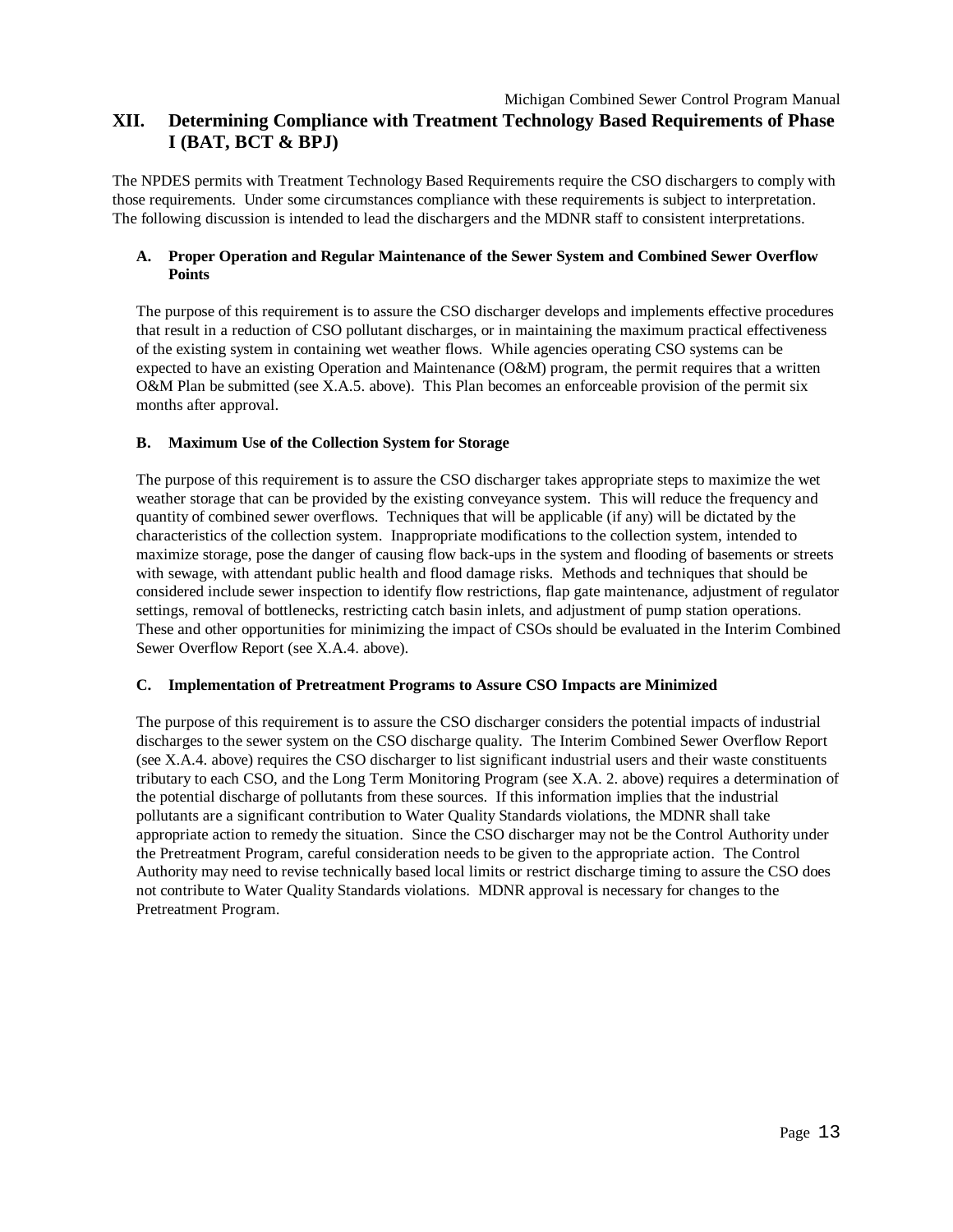## **D. Maximization of Flow to the Treatment Facility**

The purpose of this requirement is to assure the CSO discharger maximizes the volume of wet weather flows that are delivered to and processed at the Wastewater Treatment Plant. The permit discharge authorization statement includes this requirement. Clearly, the more wet weather flow that is delivered to the Treatment Plant, the lower the volume of CSO discharges. If the wet weather flow delivered to the Treatment Plant is too high or continues too long, upsets to the biological processes can result in degraded performance for periods that extend well beyond the duration of the wet weather. Therefore, care must be taken where the physical facilities are capable of delivering such flows to not cause an upset. It is likely that most Treatment Plants will have the ability to accept increased flows during wet weather. It is also likely that some appropriate engineering analysis will be required to determine the extent to which they can safely do so, and remain in compliance with their discharge permit's effluent limits.

Not all CSO dischargers control the Wastewater Treatment Plant. In this situation, the CSO discharger must utilize its authorized capacity within the constraints of the physical facilities to minimize CSO discharges.

#### **E. No Dry Weather Overflows**

The purpose of this requirement is to make clear that dry weather discharges are not CSOs and are not authorized. To help assure that there will not be any dry weather overflows, the permits contain a provision for an Operations and Maintenance Plan (see X.A.5. above) and a collection system inventory as part of the Interim Combined Sewer Overflow Report (see X.A.4. above).

## **F. Control of Solid and Floatable Materials Where Required**

The purpose of this requirement is to assure the CSO discharger is aware of the high public visibility and severe aesthetic impact that solid and floatable materials can have. Although the primary adverse impact may be aesthetic in nature, public health concerns are also significant because of the presence of syringes and other medically-related items in this class of materials. The treatment technologies available to deal with this class of materials include those actions required elsewhere to maximize utilization of the transportation and storage capabilities of the collection system and treatment capabilities of the Treatment Plant. However, site-specific controls may be required (through special permit conditions) where the problem is particularly acute. Such controls may include screening, skimming, and source control.

#### **G. Consideration of Pollution Prevention Programs to Reduce Contaminants**

The purpose of this requirement is to assure the CSO discharger is aware of the potential for pollution prevention programs to reduce the amount of pollutants. Consideration should be given to encouraging pollution prevention strategies by industries and commercial developments tributary to CSOs. Public education campaigns may also be effective in reducing the amount of litter and household hazardous wastes tributary to CSOs.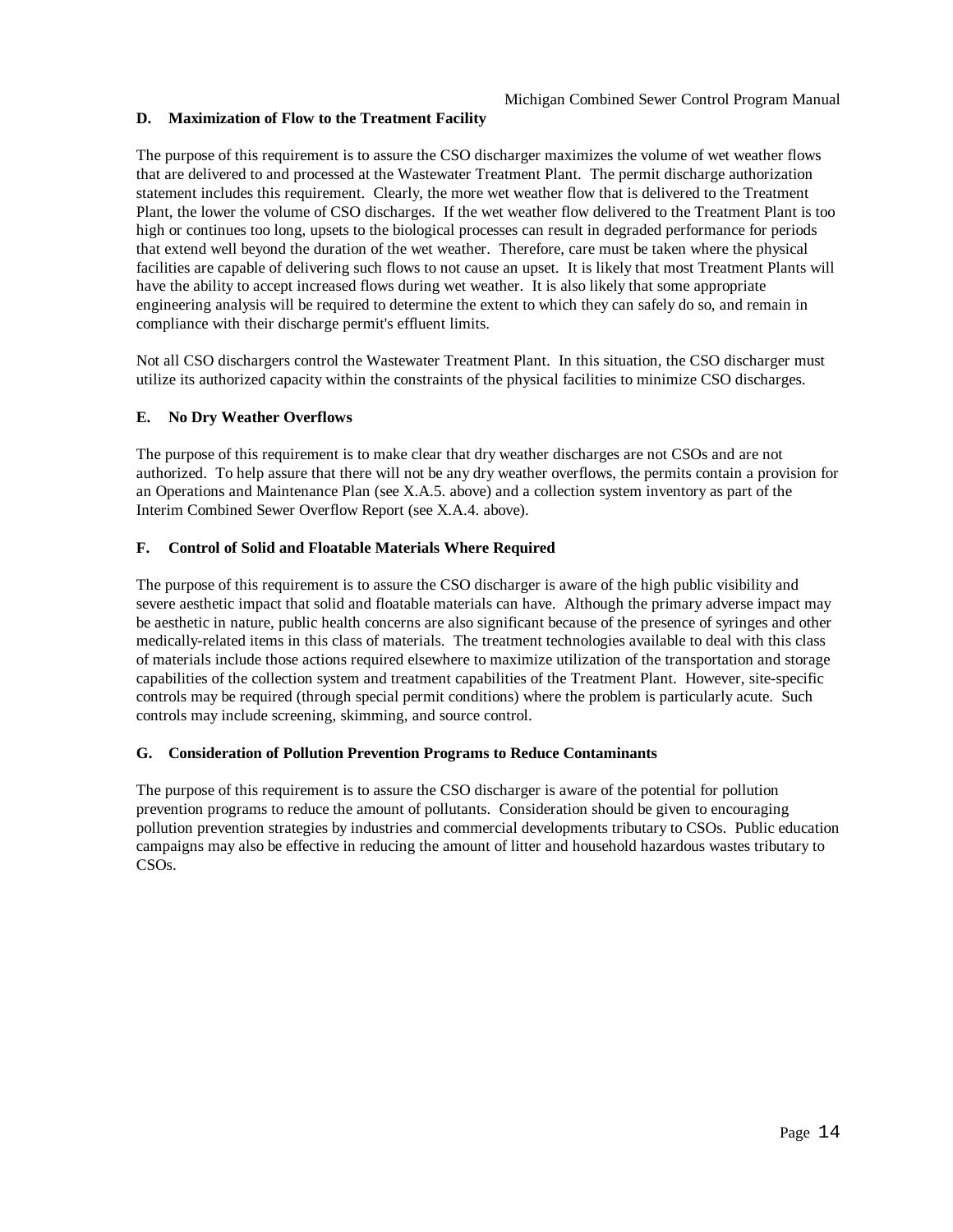#### Michigan Combined Sewer Control Program Manual **H. MDNR Notification in Accordance with Approved Notification Procedures**

The purpose of this requirement is to assure the public receives adequate notification of CSO impacts on pertinent water use areas when appropriate without creating unwarranted alarm. The intent is to insure that persons using these areas are provided a reasonable opportunity to inform themselves of the existence of potential health risks associated with the use of the water body, using the exceedance of relevant water quality standards as an indicator of potential risk, tempered by the professional judgment of local health officials. The most appropriate mechanism for public notification is expected to be through the local public health authorities. Therefore, the development of clear understandings and procedures between the CSO dischargers, the MDNR, local newspapers, downstream communities, and the local health department is essential (see X.A.3. above).

## **I. Implementation of an Approved Monitoring Program**

The purpose of this requirement is to assure the CSO discharger maintains current information on the frequency, duration, and potential impact of untreated discharges. Any monitoring program that involves collection of water samples and laboratory analysis of a suite of pollutants, tends to be costly. Logistical concerns and personnel safety combine with the cost to motivate the discharger to minimize the monitoring program. The Long Term Monitoring conditions (see X.A.2. above) allows for significant flexibility in the design of a monitoring program that will achieve the stated purpose.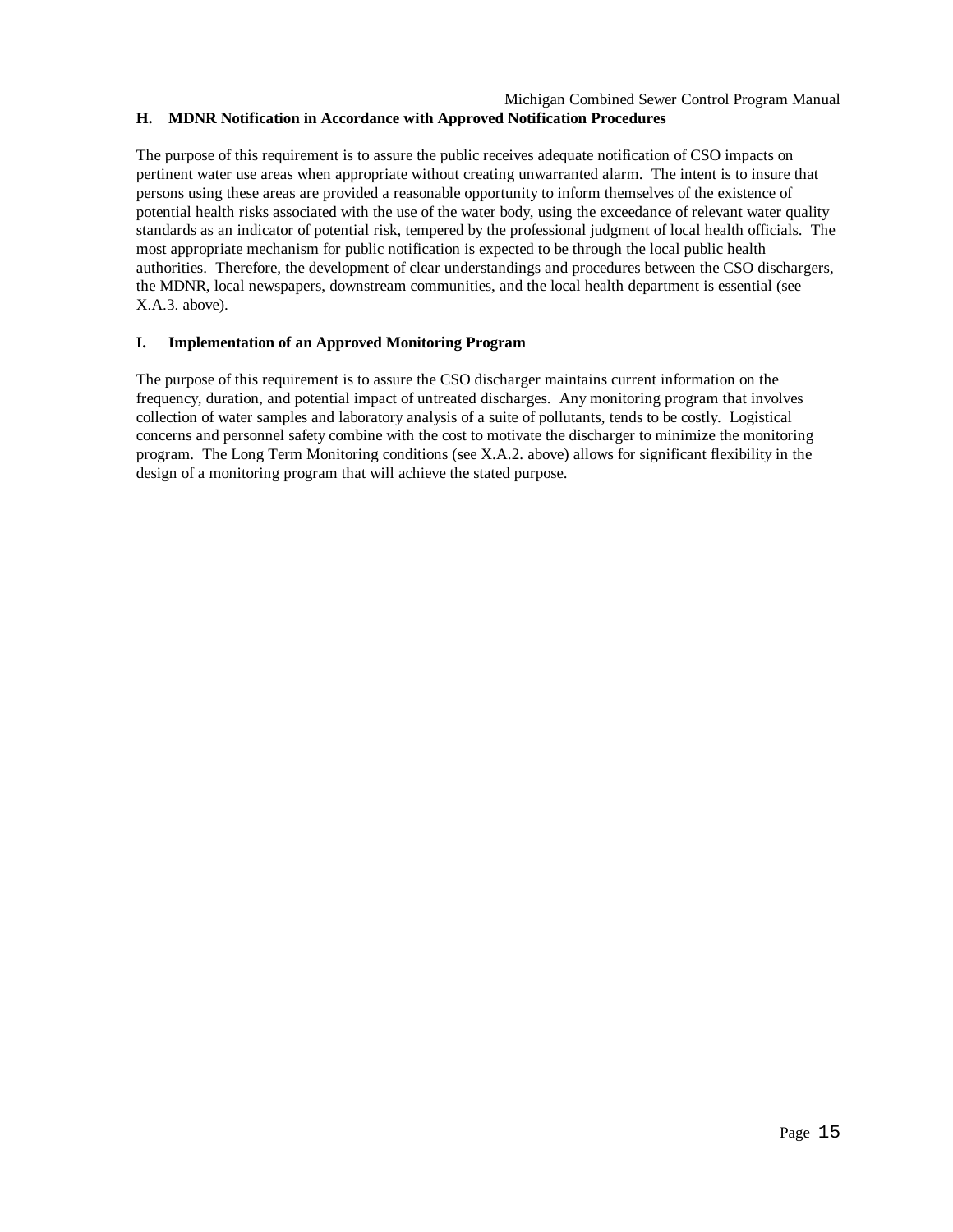## Michigan Combined Sewer Control Program Manual **XIII. Determining Compliance where the Control Program is Based on "Adequate Treatment"**

Where a CSO discharger has provided control of all or a portion of its CSOs, and that control is based upon the definition of "Adequate Treatment" provided in Section V.B. above, the MDNR, the discharger, and the public may find the determination of compliance problematic. Clearly it is in the best interest of all concerned to have an agreed upon method of determining compliance with the permit conditions. The following discussion is meant to provide a framework within which an objective analysis of performance can be used to determine compliance with the discharge permit conditions. If control is based upon another, but similar, set of criteria this discussion may be equally useful.

The level of control necessary to be "adequate" is based upon what is necessary to prevent a CSO discharge from causing a violation of Water Quality Standards. Therefore, the control level is "water quality based," not "treatment technology based." This is so, even though the description of the control level is in terms of treatment technologies. The individual control facilities need to be designed upon theoretical design conditions. Such design conditions seldom, if ever, occur in the real world, therefore confirmation that the control facilities actually perform at the intended level is difficult.

The following discussion of determining compliance is separated into the three basic elements of the "adequate treatment definition" stated in V.B. above.

#### **A. Retention of the One-year One-hour Storm**

#### *- retention, for transportation and treatment at the wastewater treatment plant, of combined sewage flows generated during storms up to the one-year, one-hour storm*

Clearly any retention facility has the capability to hold only so much wastewater. Once the facility is constructed the capacity cannot be easily increased. Therefore the selection of the retention capacity is the primary factor that governs design. Usually design engineers use a sewer system model, or a mathematical representation of the collection system, to predict the volume of combined sewage generated by a one-year one-hour storm. In Michigan, a one-year one-hour storm is from 0.8 to 1.2 inches of precipitation in one hour. The volume of sewage generated by this storm will depend on many factors including the area of land contributing runoff, the porosity of the land surfaces, the amount of pavement and roofs, and whether the soil is wet, dry, or frozen. It is necessary to employ considerable judgment to compute this volume, and different competent experts can be expected to calculate different volumes given the same information. Therefore when a facility is built, it may or may not actually be capable of retaining the volume of a one-year one-hour storm.

Rain does not fall in a totally uniform pattern, at a uniform rate, for exactly one hour. Yet these are the conditions used in the mathematical model used to predict the volume needing to be retained. Therefore, again, considerable judgment must be used to determine whether or not the constructed facility is adequate. Any one storm clearly is not sufficient to conclude one way or the other. Several storms, in the 1 inch per hour range, would need to be considered along with the facility operating data to come to a conclusion. For example, if 0.6 inches of rain fell in the first two hours of a storm event and a discharge occurred, then one would suspect that the facility may not be adequate. Similarly, if 1.4 inches of rain fell in the first hour of a storm event and no discharge occurred, then one would expect that the facility is adequate. In either event, however, one would need to be aware of possible extenuating circumstances that influence the judgment. For example, the soils in the area may be saturated due to springtime snow melt conditions just prior to the storm and additional runoff may have been generated by the melting snow. If a sophisticated sewer system model were used to design the retention facility, it may be useful to recalibrate that model following construction to verify pre-construction judgments. In any event, a professional judgment will need to be made on the basis of an analysis of numerous events and the extenuating circumstances associated with each.

## **B. Primary Treatment of the Ten-year One-hour Storm**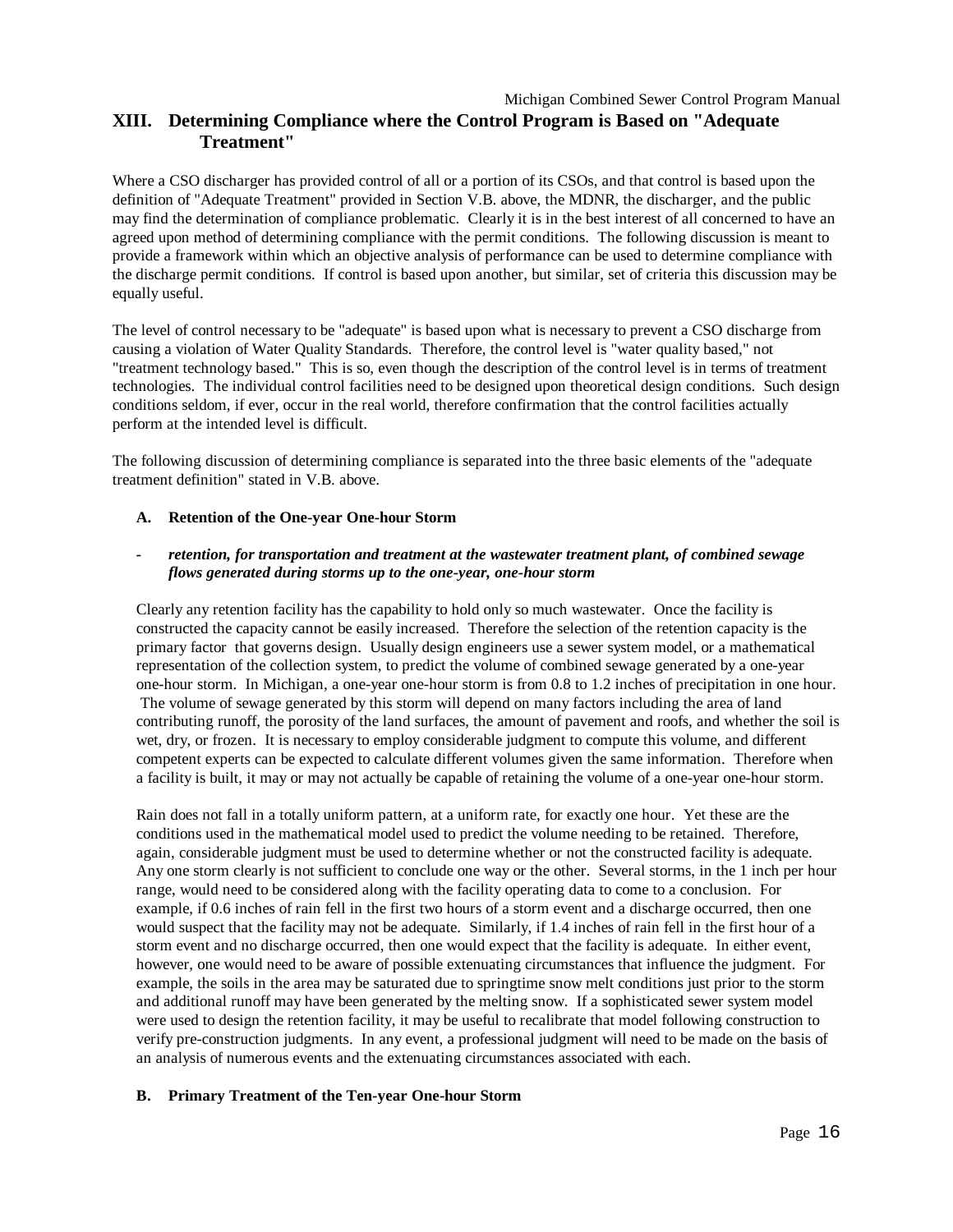#### Michigan Combined Sewer Control Program Manual *- primary treatment of combined sewage flows generated during storms up to the ten-year, one- hour storm (thirty minutes detention or equivalent for settling, skimming, and disinfection)*

Clearly any CSO treatment facility has the capability to provide a minimum of 30 minutes detention to only so much wastewater flow. Once the facility is constructed the capacity cannot be easily increased. Therefore, similar to the retention criterion above, the size of the facility is the primary factor that governs design. Design engineers need to consider both criteria and ensure that the facilities they design are capable of meeting both. Also similar to the retention criterion, a sewer system model is usually used to predict the flow rate of sewage generated by a ten-year one-hour storm. In Michigan, the ten-year one-hour storm is from 1.4 to 2.0 inches of precipitation in one hour. The flow rate of sewage generated by this storm will depend on many factors including the area of land contributing runoff, the shape of the contributing area, the slope of the land and the sewers, and the presence of any flow rate limiting factors like pumping stations or sewer pipe diameters. It is necessary to employ considerable judgment to compute the flow rate, and different competent experts can be expected to calculate different results given the same information. Therefore, when a facility is built, it may or may not actually be capable of providing 30 minutes detention for the ten-year one-hour storm.

In reality rain does not fall in the neat patterns used in mathematical models, therefore considerable judgment must be used to determine whether or not the constructed facility is adequate. This judgment should not be based on any single storm, but on an analysis of several storms of a magnitude near the ten-year one-hour storm. The sewer model used for design purposes can be very useful in this analysis. Field experience that identifies the extenuating circumstances can also be very useful.

The judgment of whether or not the facility is capable of providing 30 minutes detention at the ten-year one-hour storm, while very important, is not the only judgment necessary to determine compliance with this criterion. It is expected that the primary treatment provided will be effective in removal of settleable and floatable solids and in disinfecting the wastewater. Evidence of short-circuiting should be viewed with concern. Dye testing may be required to confirm or refute suspected short-circuiting.

#### **C. Treatment of flows in excess of the Ten-year One-hour Storm**

## *- treatment of combined sewage flows generated during storms in excess of the ten-year, one-hour storm to the extent possible with facilities designed for lesser flows*

It is expected that facilities built to provide 30 minutes detention at the ten-year one-hour storm, will be designed to transport all flows to the CSO control facility, that are transported by the existing collection system. Since most storm and combined sewers are designed to handle the ten year storm without surcharging, this will probably mean that flow greater than those generated by the ten-year one-hour storm may need to be transported. This criterion means that such greater flows need to be treated but that the degree of treatment would be less than 30 minutes detention. Since such storms occur only infrequently the diminished treatment provided would still be considered adequate. The important factor here is that there would be no untreated overflows at the CSO control facilities. No untreated overflows implies that pump stations should be provided with firm pump capacity to handle all flows transported by the existing collection system even when it may be more than the 10 year storm flow. Capacity to handle flows in excess of the 25 year 24 hour storm, however, will not be required.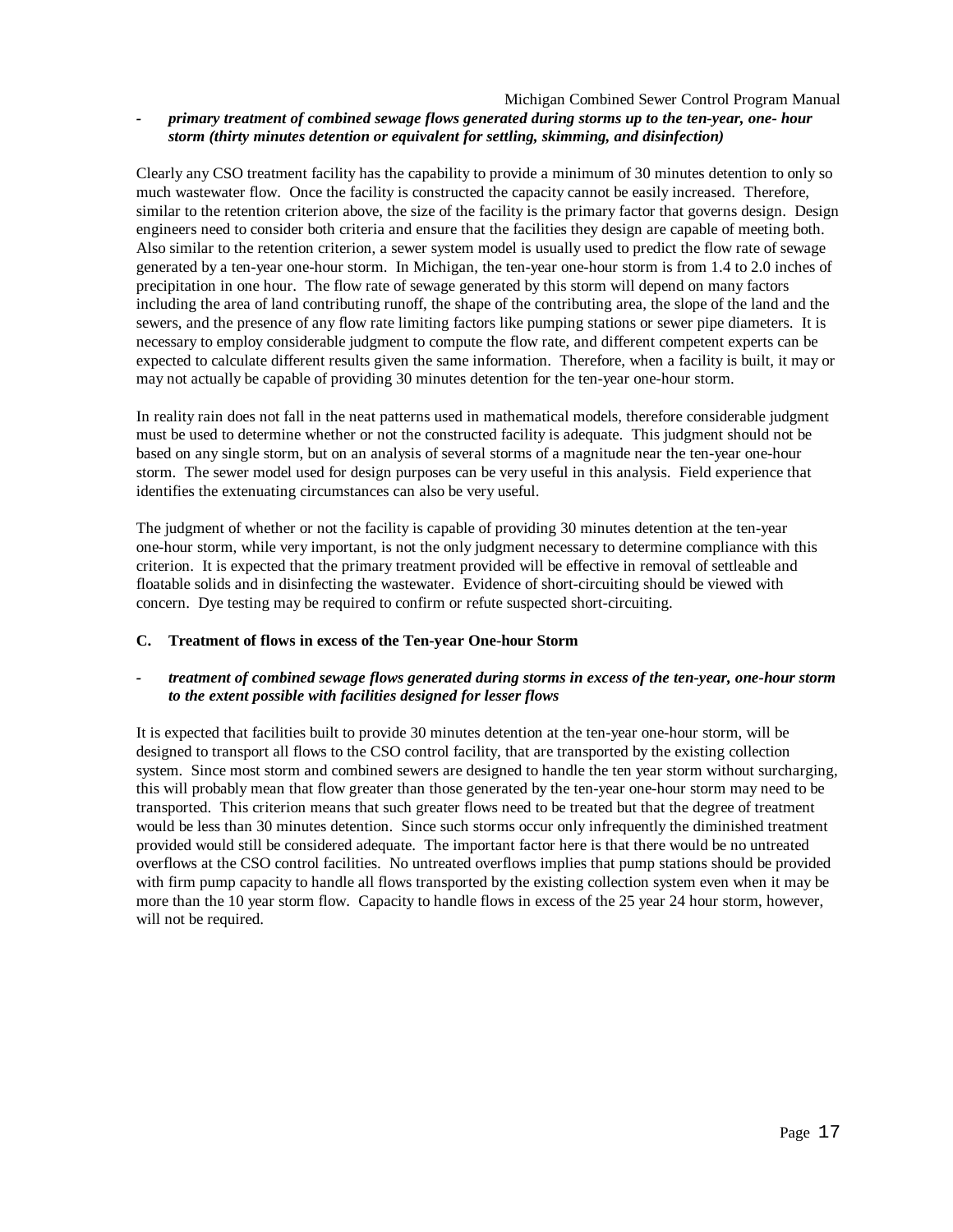#### Michigan Combined Sewer Control Program Manual **D. Compliance with the Permit Implies Compliance with the Standards**

Act 245 of 1929 prohibits discharges that cause violations of the Water Quality Standards. The discharge permit establishes the conditions necessary to comply with this prohibition. Therefore a discharge which is in compliance with the final conditions of a discharge permit implies compliance with the Water Quality Standards. However, a discharge that causes damage to the natural resources, even if it is authorized by a discharge permit, may be a violation of other state laws or may be subject to recovery of damages.

Permits that authorize discharges from CSO control facilities designed consistent with the "adequate treatment definition," will include conditions dealing with the operation and maintenance (O&M) of those facilities. These O&M conditions are, in effect, the effluent limitations of the CSO control facilities. Therefore compliance with the permits' O&M (and other) conditions constitutes compliance with the Water Quality Standards. Such permits may also require post construction evaluations of the facilities' capabilities to confirm that sufficient control to comply with the Water Quality Standards at times of discharge has been provided.

If an evaluation of the performance of a CSO control facility concludes that the facility falls short of the adequate treatment definition or that the Water Quality Standards may be violated, the conclusion does not constitute a discharge permit violation nor a Water Quality Standards violation. That conclusion, however, is cause for a re-evaluation of the adequacy of the discharge permit conditions. The re-evaluation would be adequate justification to change the conditions of the discharge permit either by modification or reissuance. The particular changes would need to be determined on a case by case basis, but may include a schedule of compliance for the construction of additional facilities. These changes, just as all permit changes, are subject to public notice, opportunity for public hearing, and administrative appeal.

If a CSO control facility fails to meet its design intent then various alternatives are available to the CSO discharger. The most obvious alternative is to build bigger, more effective retention-treatment facilities. But other, and probably less costly, alternatives are also available. Some possibilities include: reduce flow through Infiltration/Inflow removal or sewer separation, re-route some sewage flow elsewhere, attenuate flow to make the facility perform better, and demonstrate that the existing facility is adequate to meet the Water Quality Standards.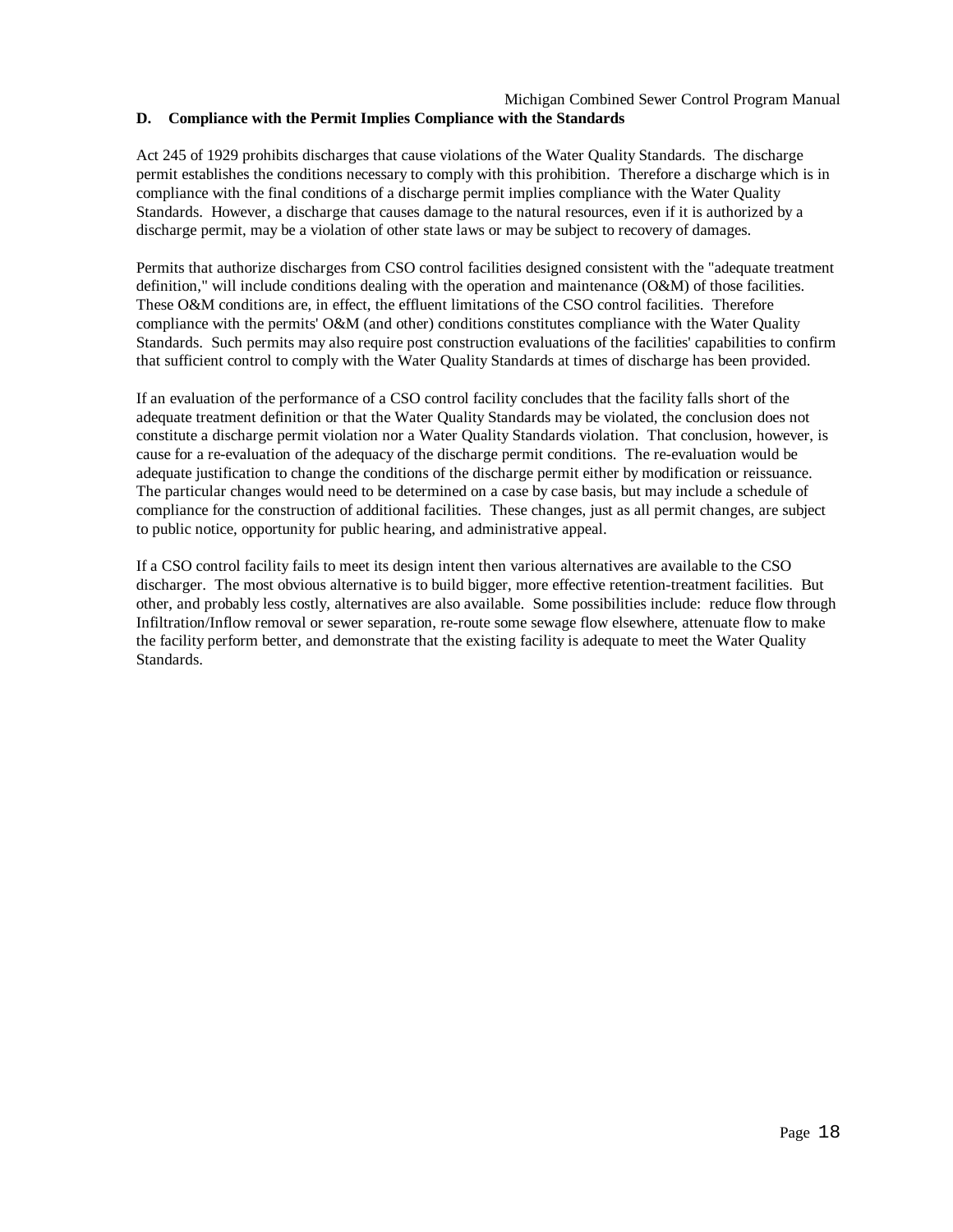Michigan Combined Sewer Control Program Manual

Appendix A

## DRAFT

## MICHIGAN STATE-WIDE COMBINED SEWER OVERFLOW

## PERMITTING STRATEGY

Developed by: The Michigan Department of Natural Resources Surface Water Quality Division Municipal Permits Unit

January 11, 1990

Page 19 Appendix A.1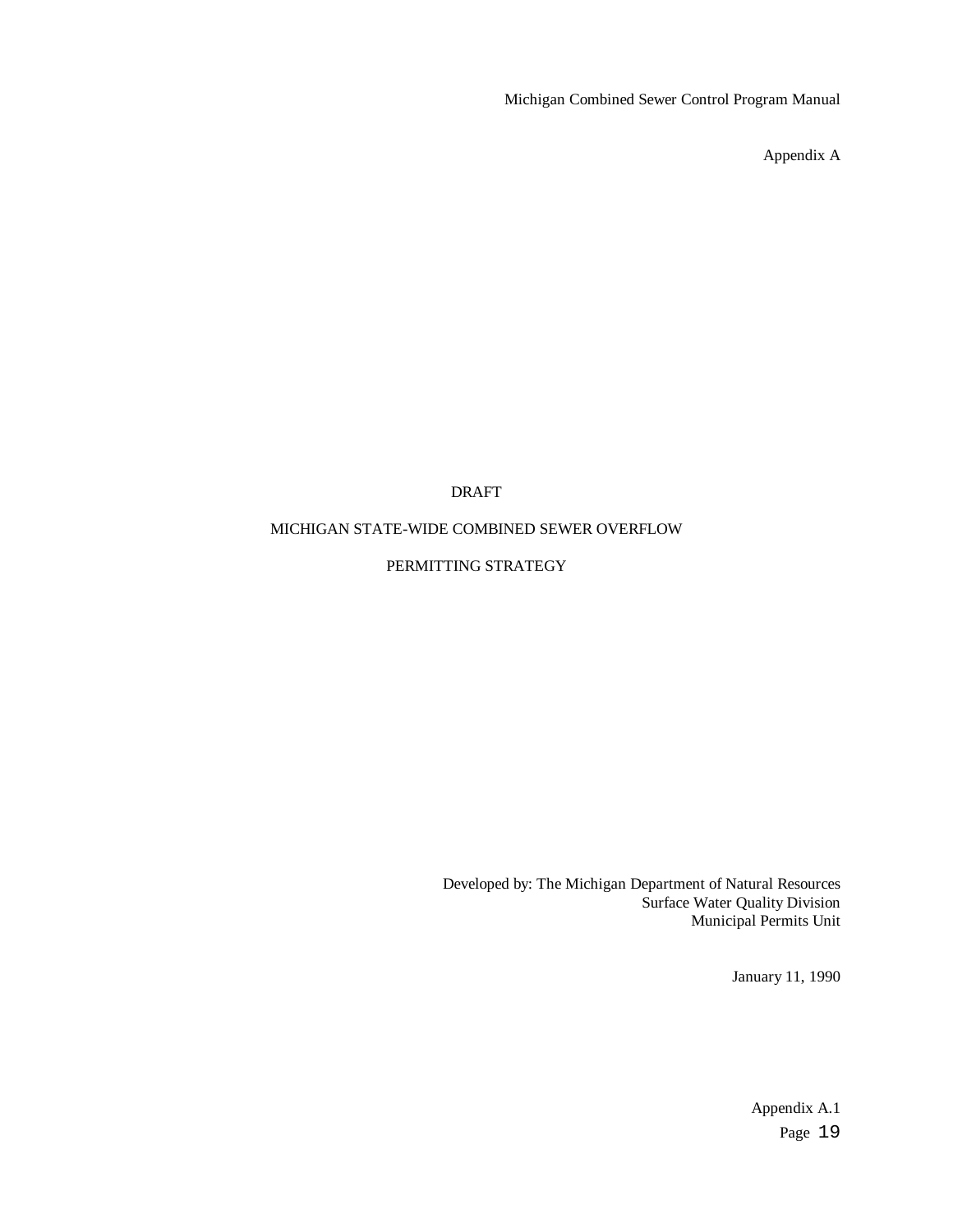Michigan Combined Sewer Control Program Manual Michigan State-Wide CSO Permitting Strategy Page 1 January 15, 1990

#### I. Introduction and Objectives

Combined sewer overflows (CSOs) are a serious environmental concern in many areas of the State. Combined sewers are sewers designed, constructed and operated to carry both sanitary sewage and stormwater runoff. CSOs are structural devices on combined sewer systems that divert sanitary sewage mixed with stormwater to a river, stream, or lake. Most of the time the CSO structure directs all sanitary sewage and minor amounts of stormwater to a wastewater treatment facility. During wet weather events, when flows exceed the capacity of the sewer, sewage and stormwater overflow to the surface waters.

Michigan's Water Quality Standards were updated in 1985 and 1986. The 1986 amendments included protecting all waters for total body contact. CSO corrections necessary to assure compliance with Michigan's current Water Quality Standards are being established through the NPDES permit program.

The Michigan Department of Natural Resources (MDNR) and the Water Resources Commission (MWRC) have been addressing the water quality impairment caused by CSOs through the NPDES discharge permit process. NPDES permits establish a phased program to accomplish the following objectives:

- A. Ensure optimal operations to minimize the adverse impacts of CSOs and to make certain that CSOs only occur as a result of wet weather,
- B. Establish an effective notification system,

plans will be via the Program Planning Process.

- C. Develop a strong database on combined sewer system operation and CSO discharges, and
- D. Eliminate or adequately treat CSOs to comply with the water quality standards and the state law prohibition of raw sewage discharges according to schedules reflecting maximum feasible progress.

#### II. Identification

All CSOs in Michigan have been identified. Over the years permits have been issued for essentially all CSOs for which applications have been filed. Current lists are available by contacting the Surface Water Quality Division. The inventory of CSO discharges and permitting priorities will be updated annually as necessary. Communications with EPA on these annual permitting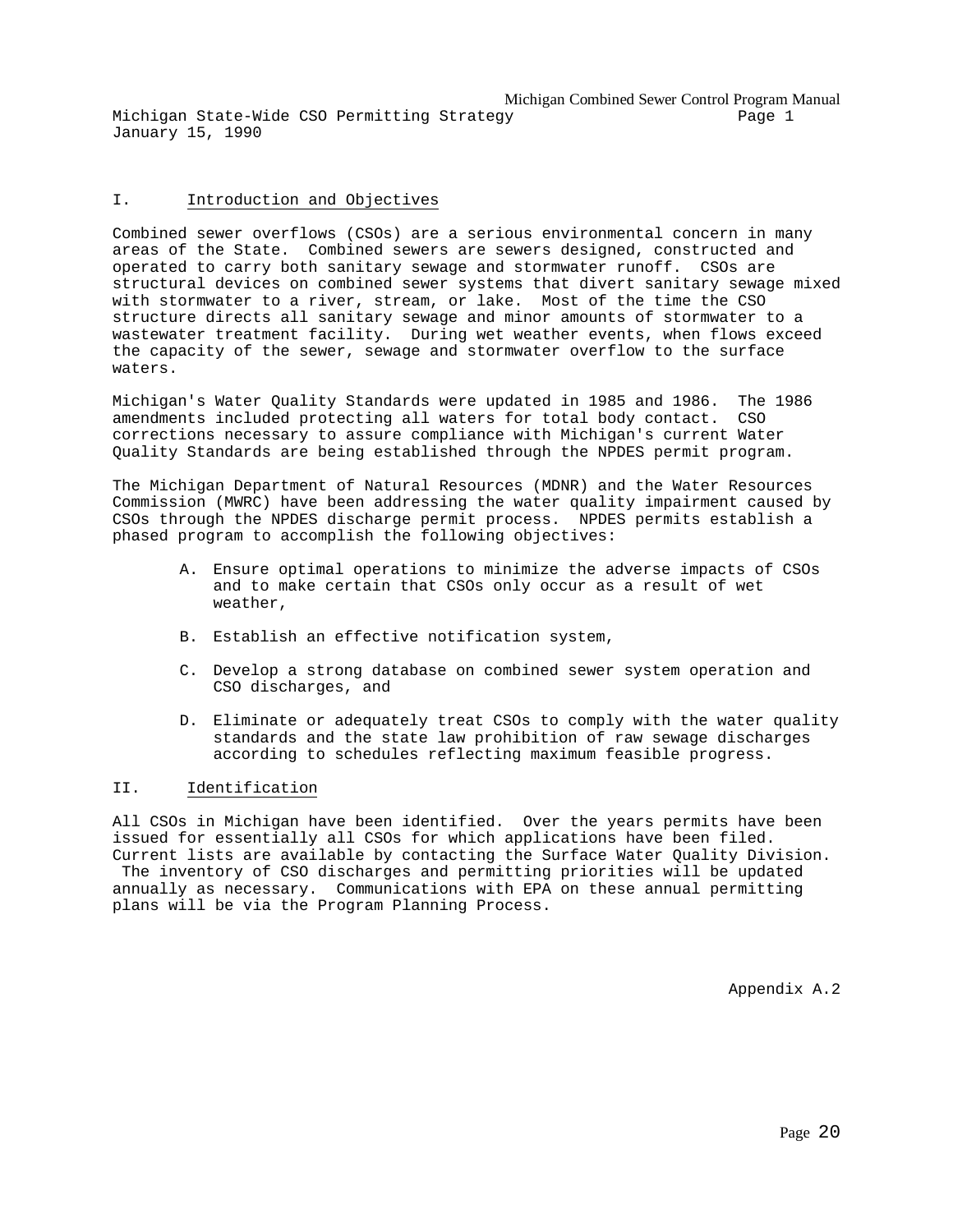Michigan Combined Sewer Control Program Manual

Michigan State-Wide CSO Permitting Strategy entitled and the Page 2 January 15, 1990

#### III. Priorities

CSO permit actions have the following priorities:

- 1. Reissuance of major permits for facilities with CSOs planned for reissuance during the Fiscal Year.
- 2. Issuance of permits for all unpermitted CSOs for which applications have been received. If applications have not been submitted, appropriate regulatory action will be taken to assure timely submittal.
- 3. Termination of CSO permits where CSOs have been eliminated.
- 4. Reissuance of miscellaneous high priority CSO permits identified by the District Offices.
- 5. Reissuance of all other expired permits for untreated CSOs.
- 6. Reissuance of all expired permits for CSO facilities which have existing treatment.

#### IV. Permit Issuance

All CSOs tributary to a single treatment works and under the administrative control of a single entity are permitted under a single NPDES Discharge Permit. The operator of the outfall sewer from which sewage enters the waters of the state is generally assumed to be the entity with administrative control. This entity is not necessarily the local unit of government in which the outfall is located or the local unit of government generating the wastewater. In some cases, county agencies or sewer authorities operate sewerage systems and therefore have administrative control.

#### V. Permit Requirements

It is the intent of the MWRC to establish the necessary requirements in CSO permits to accomplish the objectives of this strategy, consistent with state law, including the following:

- A. Minimum Technology-Based Requirements (BPJ)
- 1. Proper operation and regular maintenance of the sewer system and combined sewer overflow points;
- 2. Maximum use of the collection system for storage;
- 3. Implementation of pretreatment programs to assure CSO impacts are minimized;
- 4. Maximization of flow to the treatment facility; and
- 5. No dry weather overflows.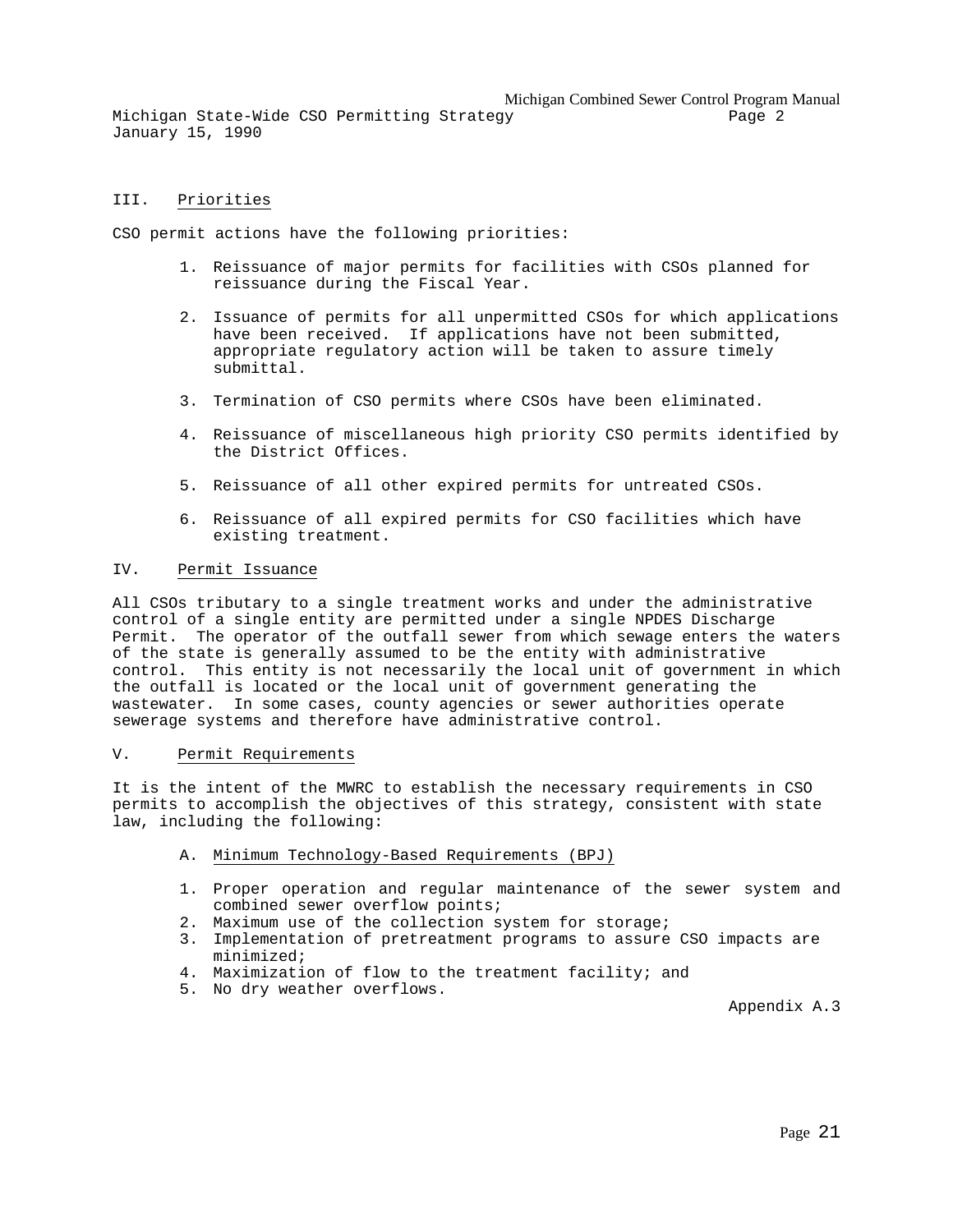Michigan Combined Sewer Control Program Manual

Michigan State-Wide CSO Permitting Strategy entitled and the Page 3 January 15, 1990

#### B. Phase I Requirements

- 1. Designation of an operations and maintenance manager for the collection system;
- 2. Implementation of procedures to notify the MDNR of overflow events;
- 3. Immediate actions to reduce, control, and monitor CSOs;
- 4. Development and implementation of an operations and maintenance plan;
- 5. Preparation of a detailed CSO report;
- 6. A long term CSO monitoring program; and
- 7. A fixed date requirement for development of an approvable Final CSO Control Program which shall contain milestones resulting in the maximum progress feasible for elimination or. adequate treatment of combined sewage discharges to comply with the Water Quality Standards at times of discharge.
- 8. Construction of CSO control or related projects which are feasible and consistent with the Final CSO Control Program.

#### C. Phase II Requirements

All remaining segments of the Final CSO Control Program are to be completed under Phase II. Implementation will be accomplished by incorporating the schedule developed under Phase I into subsequent permits. The Final CSO Control Program will assure compliance with state law and standards through the elimination or adequate treatment of CSOs. Adequate treatment will be determined on a case-by-case basis with staff of the MDNR working closely with municipalities in defining the necessary and appropriate correction programs. The degree of treatment required at any particular location shall protect the designated uses of the receiving stream and meet the Water Quality Standards at times of discharge. As a minimum, the treatment must assure adequate

It is recognized that it is difficult to establish detailed case-specific effluent limitations for treated CSO discharges based on the water quality standards. In the absence of sufficient site-specific information upon which to define site-specific adequate treatment, the following would generally be considered adequate treatment:

floatable and settleable solids removal and adequate disinfection.

- retention, for transportation and treatment at the wastewater treatment plant, of combined sewage flows generated during storms up to the oneyear, one-hour storm,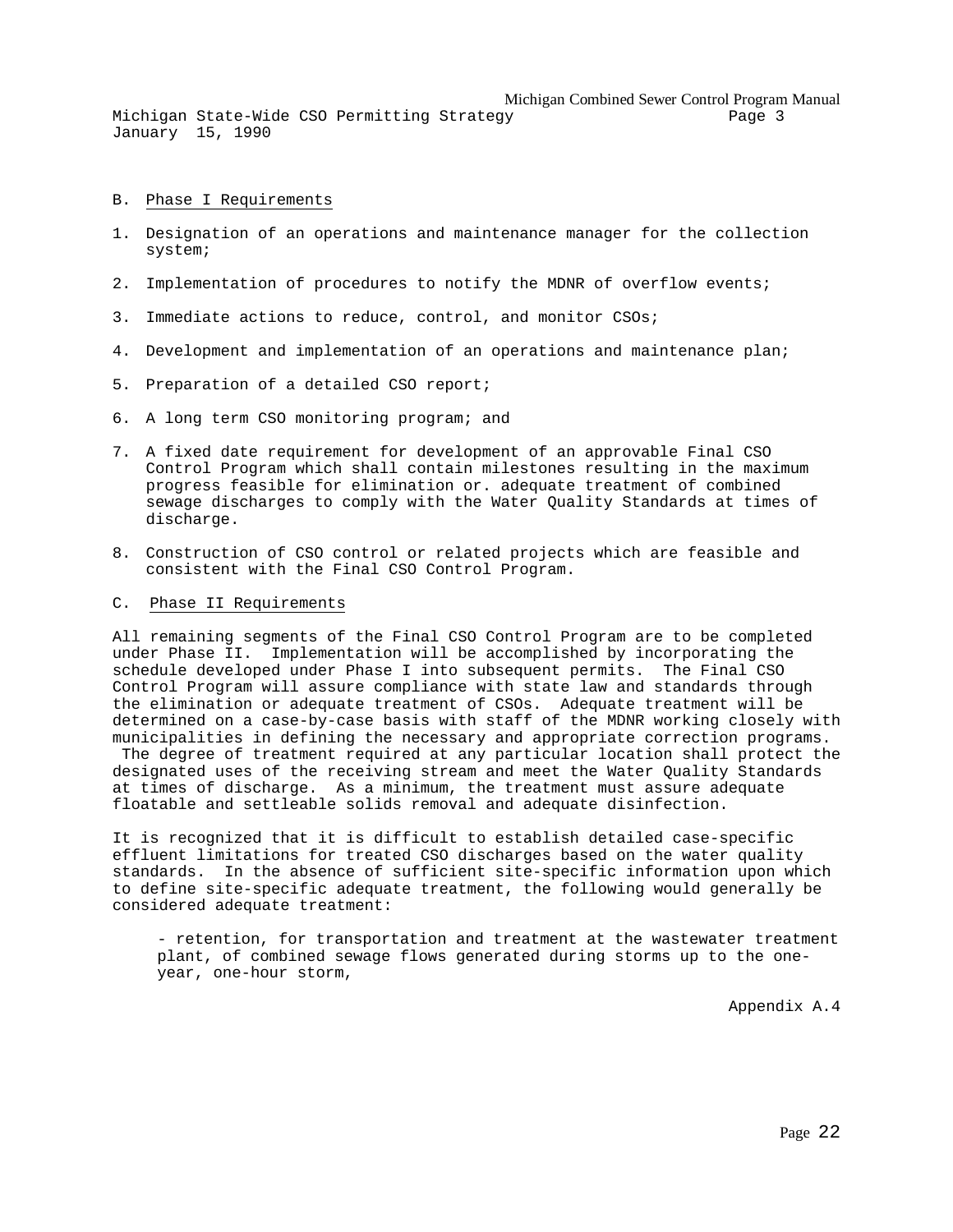- primary treatment of combined sewage flows generated during storms up to the ten-year, one-hour storm (thirty minutes detention or equivalent for settling, skimming, and disinfection), and

- treatment of combined sewage flows generated during storms in excess of the ten-year, one-hour storm to the extent possible with facilities designed for lesser flows.

Where this adequate treatment criterion is used in a permit, the discharger will be provided an opportunity for a case-specific demonstration that other criteria for control will achieve the goals of elimination of raw sewage discharges, the protection of the Designated Uses, and compliance with the Water Quality Standards at times of discharge.

#### D. Additional Phases

Where the CSO correction program is particularly large and complex, additional Phases may be established by the MWRC. For example, in the Rouge River Basin in Southeast Michigan, the MWRC established an interim phase, between Phase I and Phase II, with the objectives of elimination of raw sewage and public health protection.

#### E. Compliance Schedules

Permits will contain compliance schedules to accomplish the maximum feasible progress in meeting the CSO objectives, taking into account technical and economic constraints. BPJ requirements were to be met by July 1, 1977, and permits will require immediate compliance with those requirements.

#### F. Monitoring

Permits will require that the permittee notify the MDNR of CSO discharge events in accordance with formal notification procedures approved by the District Office. The notification procedures will be updated as facility modifications are made to allow better information to be obtained.

Permits also require that a fully adequate monitoring program be developed and implemented according to a fixed date schedule. The program is to:

- 1. Document the rainfall, and the frequency and the duration of all discharge events,
- 2. Estimate the volume and quality of discharges, and
- 3. Determine the potential pass-through of pollutants from significant industrial users.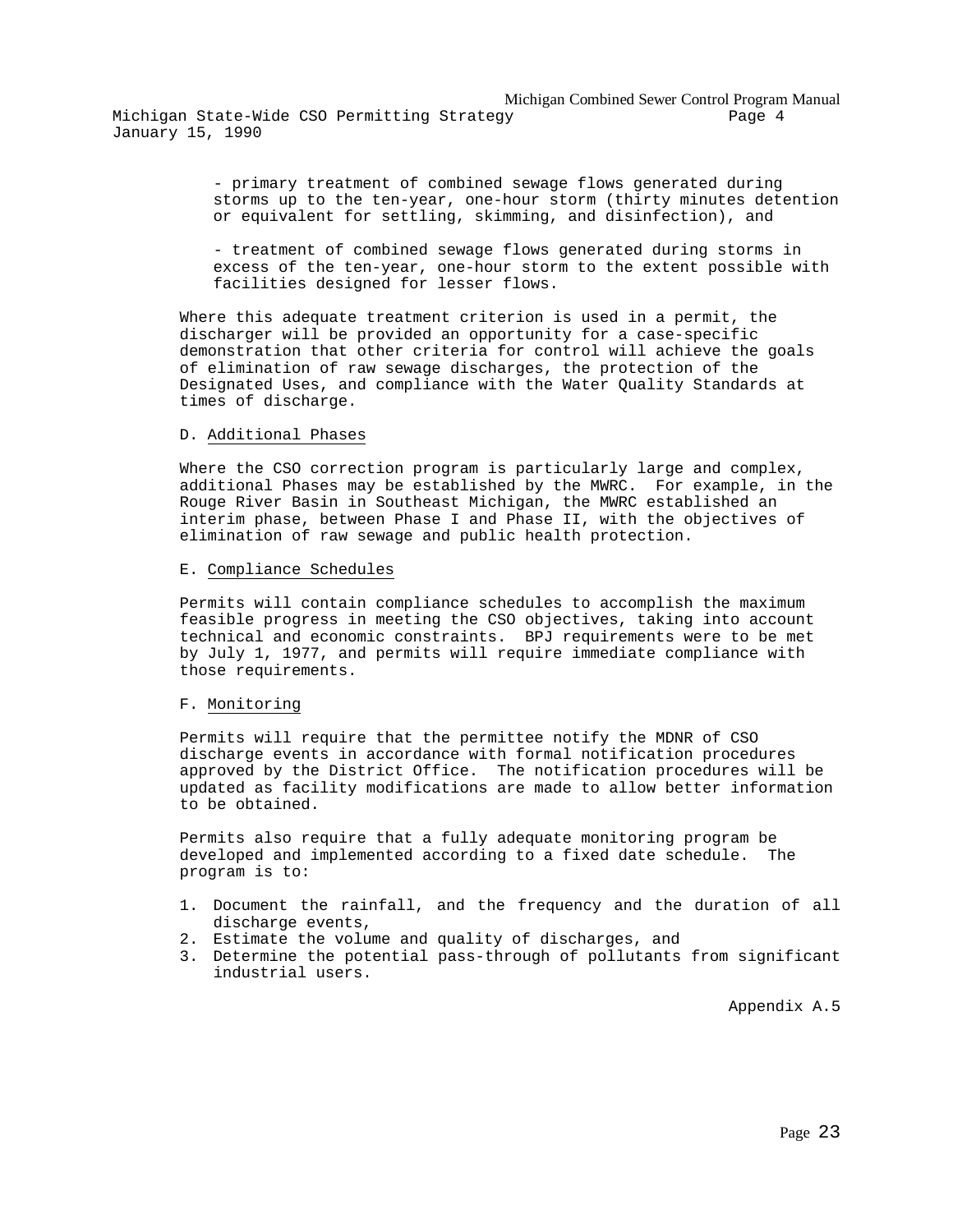Michigan Combined Sewer Control Program Manual Michigan State-Wide CSO Permitting Strategy Page 5 January 15, 1990

#### VI. Water Quality Standards Modification

The current Michigan Water Quality Standards apply at all flows greater than the lowest monthly 95% exceedance flow. Therefore the Standards apply during wet weather. No changes to the Standards are anticipated to address applicability during wet weather. Use attainability analyses may be performed on a case-by-case basis.

#### VII. Funding

Michigan is administering the State Revolving Fund (SRF) which, with leveraging, will provide approximately one billion dollars for low interest loans for sewage treatment works, including CSO control. In accordance with Section 201 (n)(1) of the Clean Water Act, Michigan is authorized to fully use the SRF to assist the correction of combined sewage overflows. Communities with combined sewer overflows have been notified of the State's CSO initiative and permits are being issued requiring communities to develop programs to provide adequate control and/or treatment. Communities which adequately fulfill the SRF requirements will be eligible for low interest loans for CSO Projects.

#### VIII. Permit Application Forms

CSO dischargers shall utilize the MDNR Municipal Wastewater Discharge Application Form (PR 4856-9/87) to apply (for existing unpermitted discharges) or to re-apply for the NPDES discharge permit. Applications shall be submitted at least 180 days prior to permit expiration.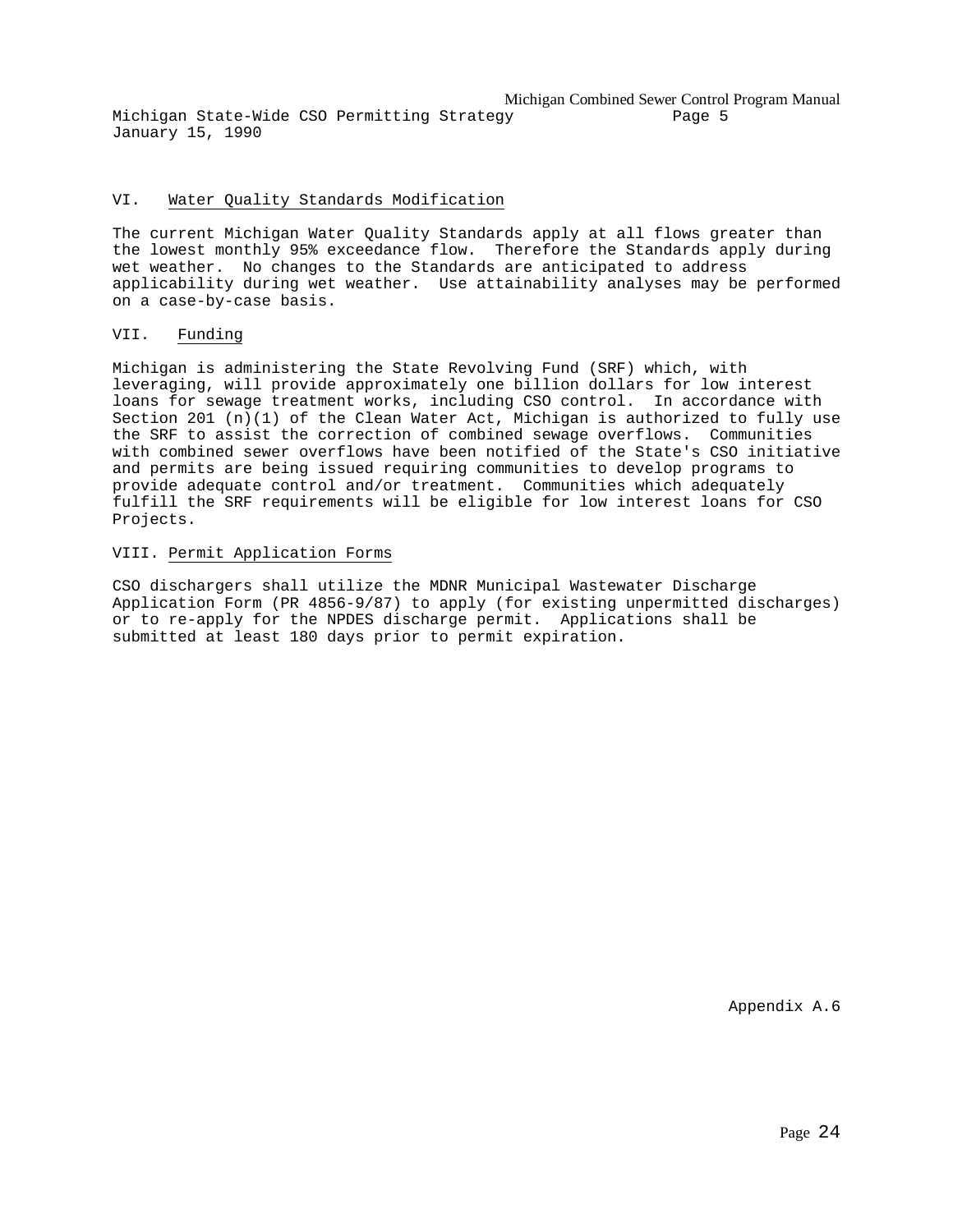1. Discharges From Combined Sewer Systems

#### a. Limited Discharge Authorization

The permittee is required to utilize, to the maximum extent practicable, available sewerage system transportation capabilities for the delivery of combined sewage to treatment facilities. For an interim period during which the final combined sewer overflow control program is to be implemented, the permittee is authorized to discharge combined sewage flows in response to rainfall or snowmelt conditions when total available transportation and treatment capabilities are exceeded from the outfalls and locations listed below:

| OUTFALL |  |
|---------|--|
|---------|--|

#### LOCATION RECEIVING WATERS

Outfall Number Location of Outfall River or Stream

provided, however, that nothing in this paragraph shall be construed to limit the State of Michigan's ability to recover damages resulting from such discharges.

b. Interim Combined Sewer Overflow Control Program

(1) On or before date the permittee shall designate an operations and maintenance manager to be in responsible charge of the wastewater collection system and serve as the contact person for department personnel regarding combined sewer discharges. The permittee may replace the manager at any time and shall notify the district name District Supervisor of the Surface Water Quality Division within ten days after the replacement.

(2) In the event of a combined sewer overflow discharge, the permittee shall notify the district name District Supervisor of the Surface Water Quality Division in accordance with notification procedures approved by the district name District Supervisor, the local health department, and a daily newspaper of gene ral circulation in the county in which the permittee is located. Notification that the discharge is occurring shall be made promptly after the discharge starts. After the conclusion of the discharge, the permittee shall provide written notification to the above parties of the following:

- (a) the amount of discharge as measured in accordance with the procedures approved by the district name District Supervisor,
- (b) the reason for the discharge,
- (c) the time the discharge began and ended as measured in accordance with the procedures approved by the district name District Supervisor, and
- (d) verification that the permittee is in compliance with the combined sewer overflow requirements of this permit. If such verification cannot be made, an explanation shall be provided detailing the reasons why the permittee is not in compliance with the combined sewer overflow requirements of this permit.

Appendix B.1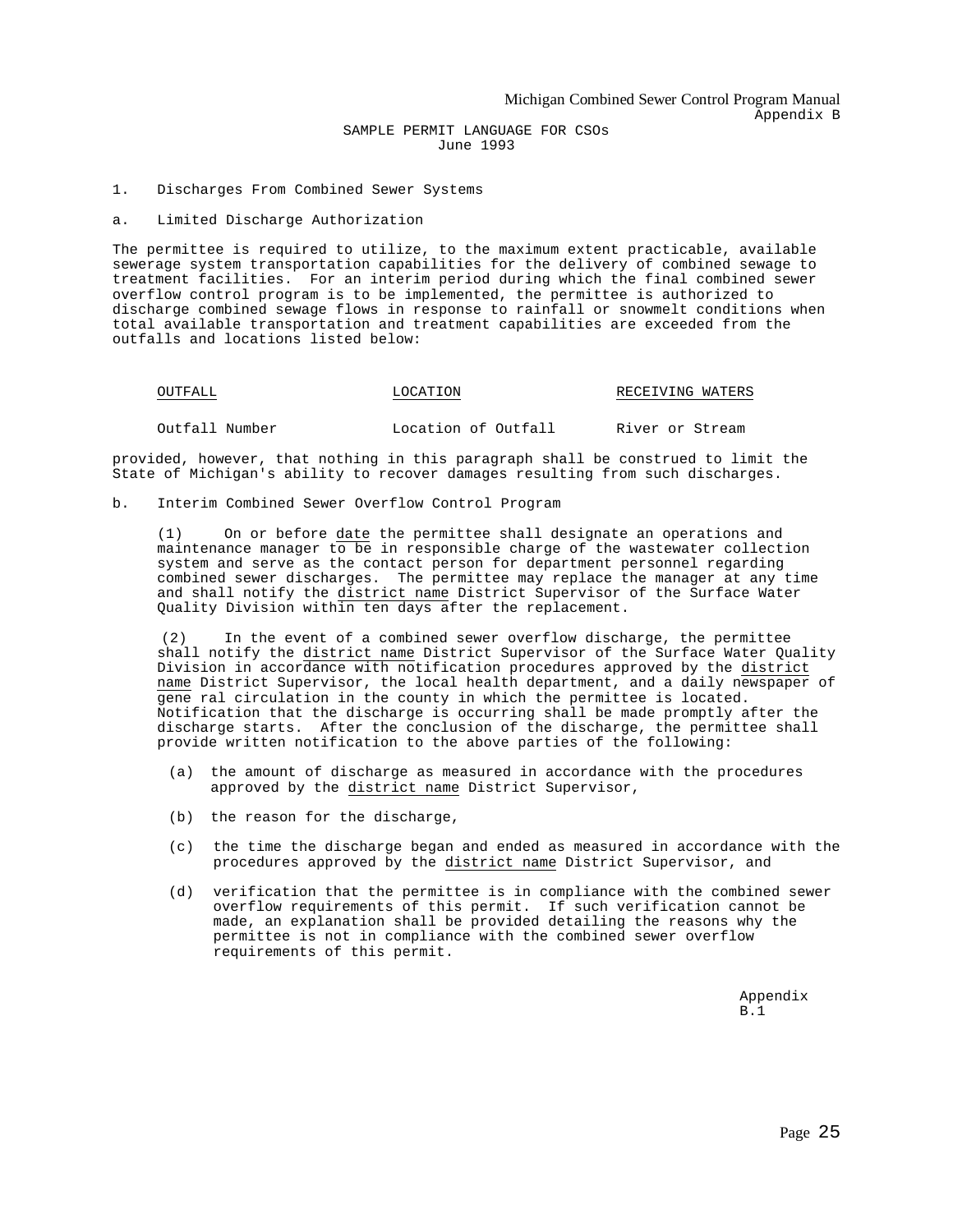#### PART I

Section A.I.b.(2) (continued)

The permittee shall also annually contact municipalities whose waters may be affected by the permittee's discharge of combined sewage, and if those municipalities wish to be notified in the same manner as specified above, the the permittee shall provide such notification. Such notification shall also include a daily newspaper in the county of the affected municipality.

(3) The permittee shall immediately commence to reduce, control, and monitor Combined Sewer Overflows. On or before date , the permittee shall submit a progress report to the district name District Supervisor of the Surface Water Quality Division that summarizes the activities being undertaken. Such activities shall include:

- (a) ensuring that all Combined Sewer Overflow regulators function to minimize the discharge of wastewater,
- (b) identifying and eliminating unauthorized connections to the sewer system,
- (c) reducing excessive infiltration and inflow sources within the permittee's jurisdiction, and
- (d) commencing negotiations with other communities within the sewer service area to eliminate excessive infiltration and inflow.

(4) The permittee shall submit a written operations and maintenance plan to ensure that discharges only occur in response to rainfall (or snowmelt) events and cease soon thereafter. The approvable plan shall be submitted to the district name District Supervisor of the Surface Water Quality Division on or before date. The plan shall be implemented no later than six months after approval.

(5) The permittee shall prepare an approvable Interim Combined Sewer Overflow Report on the combined sewer system which shall be submitted to the district name District Supervisor of the Surface Water Quality Division on or before date. The report should be flexible and tailored to site-specific issues and shall include:

- (a) information regarding the combined sewer system's response to rainfall events including information on frequency and duration of discharge events and estimated volume and quality of the discharges.
- (b) a listing, by combined sewer overflow, of significant industrial users (as identified in the control authority's approved pretreatment program) and constituents of the users discharges that may be tributary to the overflow.
- (c) a system inventory describing the sewer system tributary to each outfall including identification of separate sewers, combined sewers, storm sewers, excessive infiltration and inflow sources, significant industrial users, and unauthorized connections. The inventory shall also provide information on sewers that are cracked, depressed, or of questionable physical integrity; flow restrictions due to excessive sludge buildups or other conditions; and an assessment of each regulator's operability and reliability. Sewer system evaluation studies previously conducted should be utilized where appropriate in preparing the inventory.

Appendix B.2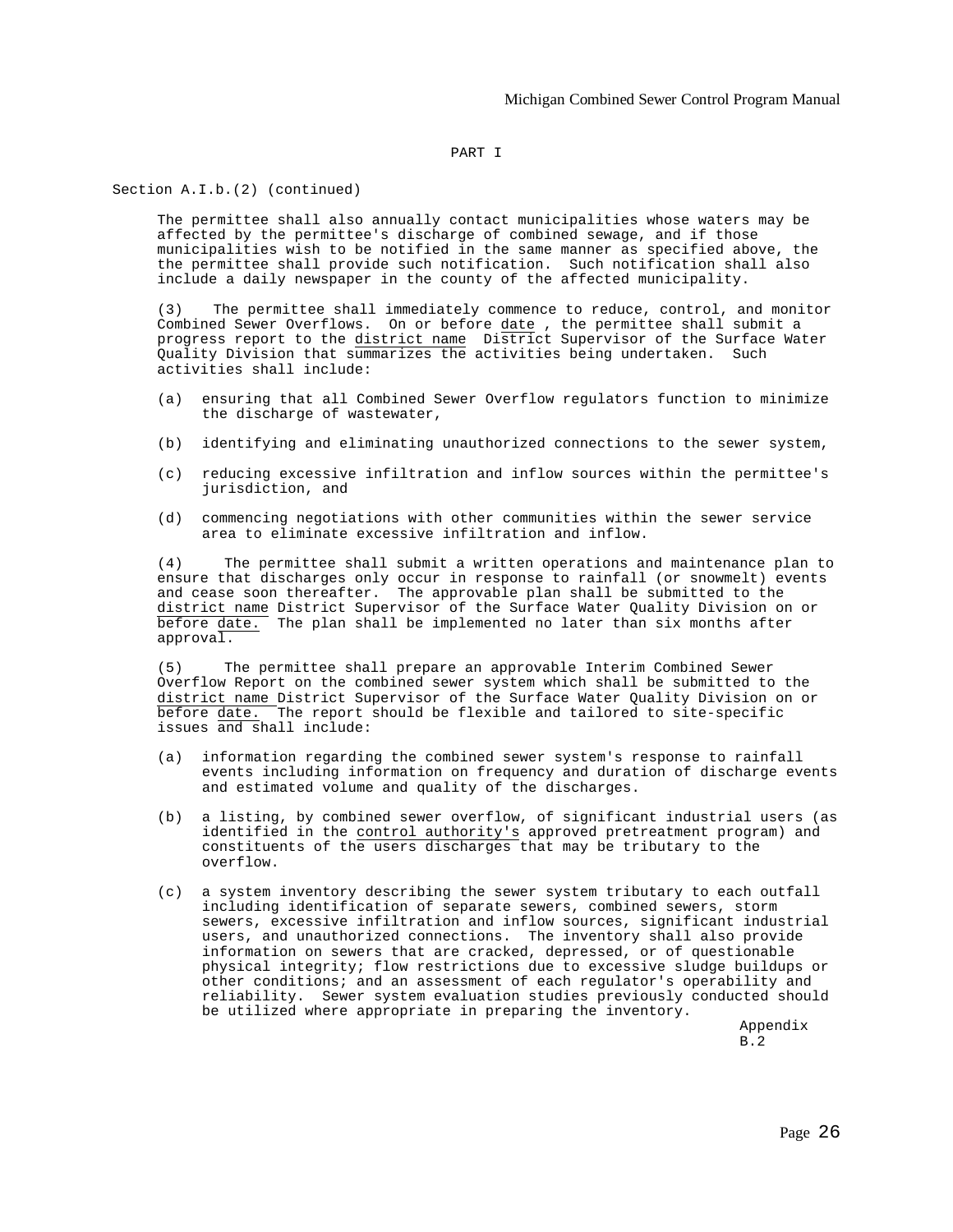#### PART I

Section A.I.b.(5) (continued)

- (d) information on receiving stream uses downstream of each outfall to aid in determining the probable environmental and public health impacts of overflows. This information should be utilized in determining correction project priorities.
- (e) a prioritized list of rehabilitation and maintenance needs and a proposed schedule for meeting those needs.

The proposed schedule for meeting the rehabilitation and maintenance needs shall be implemented upon approval of the Interim Combined Sewer Overflow Report.

(6) On or before date the permittee shall develop and implement an approvable long term monitoring program which will (a) document the rainfall, the frequency and the duration discharge events, (b) estimate the volume and quality of discharges, and (c) determine  $t$ . potential discharge of pollutants from significant industrial users. The data collected shall be submitted monthly to the district name District Supervisor of the Surface Water Quality Division.

(7) The permittee shall design and construct the following facilities in accordance wi the following schedule:

#### (List of Planned Facilities)

- (a) Submit an approvable conceptual design to the district name District Supervisor of the Surface Water Quality Division on or before date.
- (b) Submit approvable plans and specifications to the district name District Supervisor of the Surface Water Quality Division on or before date .
- (c) Commence construction on or before date
- (d) Complete construction and place in operation on or before date
- c. Final Combined Sewer Overflow Control Program

The permittee shall develop an approvable Final Combined Sewer Overflow Control Program (Control Program), including an implementation plan which will result in the elimination or adequate treatment of combined sewage discharges containing raw sewage, to comply with the Water Quality Standards at times of discharge. The Control Program shall evaluate financing mechanisms and contain fixed date milestones that result in maximum progress feasible, taking into account site specific economic and technical constraints. The permittee shall actively involve the affected public in the development of the program and document the steps taken in this regard. The Final Combined Sewer Overflow Control Program shall be submitted to the district name District Supervisor of the Surface Water Quality Division on or before date This permit may be modified in accordance with Part II.D.4., to incorporate the Control Program.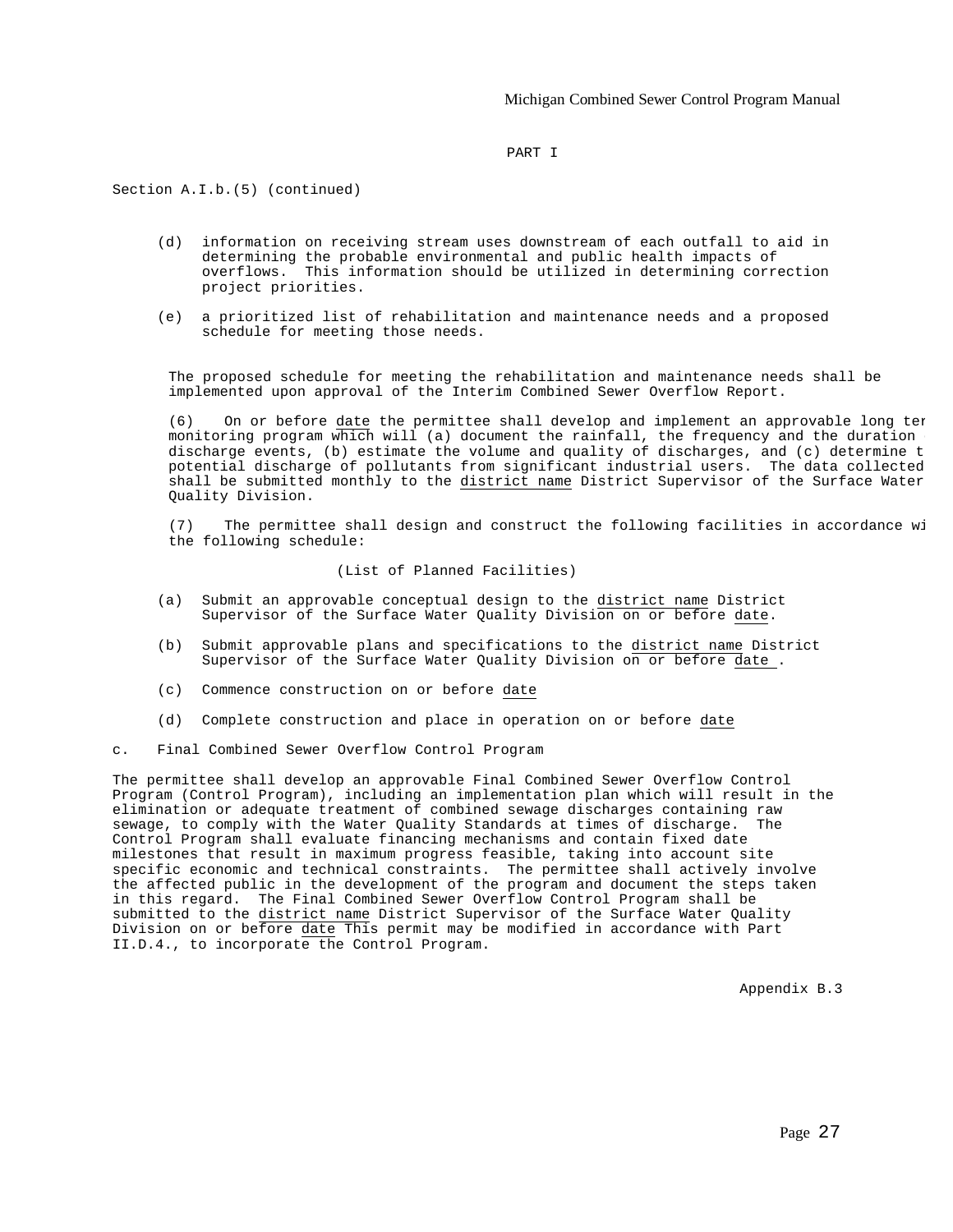#### PART I

Section A.1.c. (continued)

The following would constitute adequate treatment of combined sewage discharges to meet Water Quality Standards at times of discharge:

- retention, for transportation and treatment at the wastewater treatment plant, of combined sewage flows generated during storms up to the one-year, one-hour storm,

- primary treatment of combined sewage flows generated during storms up to the ten-year, one-hour storm (thirty minutes detention or equivalent for settling, skimming, and disinfection), and

- treatment of combined sewage flows generated during storms in excess of the ten-year, one-hour storm to the extent possible with facilities designed for lesser flows.

Other controls may constitute adequate treatment and the permittee may demonstrate to the Michigan Department of Natural Resources that adequate treatment can be achieved using other methods of control. If the demonstration is successful the permit shall be modified accordingly.

Following implementation of any phase of the approved Control Program, the Control Program may be reevaluated by the permittee or the Surface Water Quality Division. This permit may be modified in accordance with Part II.D.4., to incorporate revisions necessary to conform with pertinent rules or laws, or as necessary to address prevailing situations.

d. New Wastewater Flows

Increased levels of discharge of sanitary sewage from the Combined Sewer Overflow outfalls listed in item a., above, are prohibited unless:

(1) these increased discharges are the result of new sanitary wastewater flows which, on the basis of sound professional judgment, are within design peak dry weather transportation capacity; or

(2) the permittee has officially adopted and is timely implementing a definite program, satisfactory to the Department, leading to the construction and operation of necessary collection, transportation or treatment devices.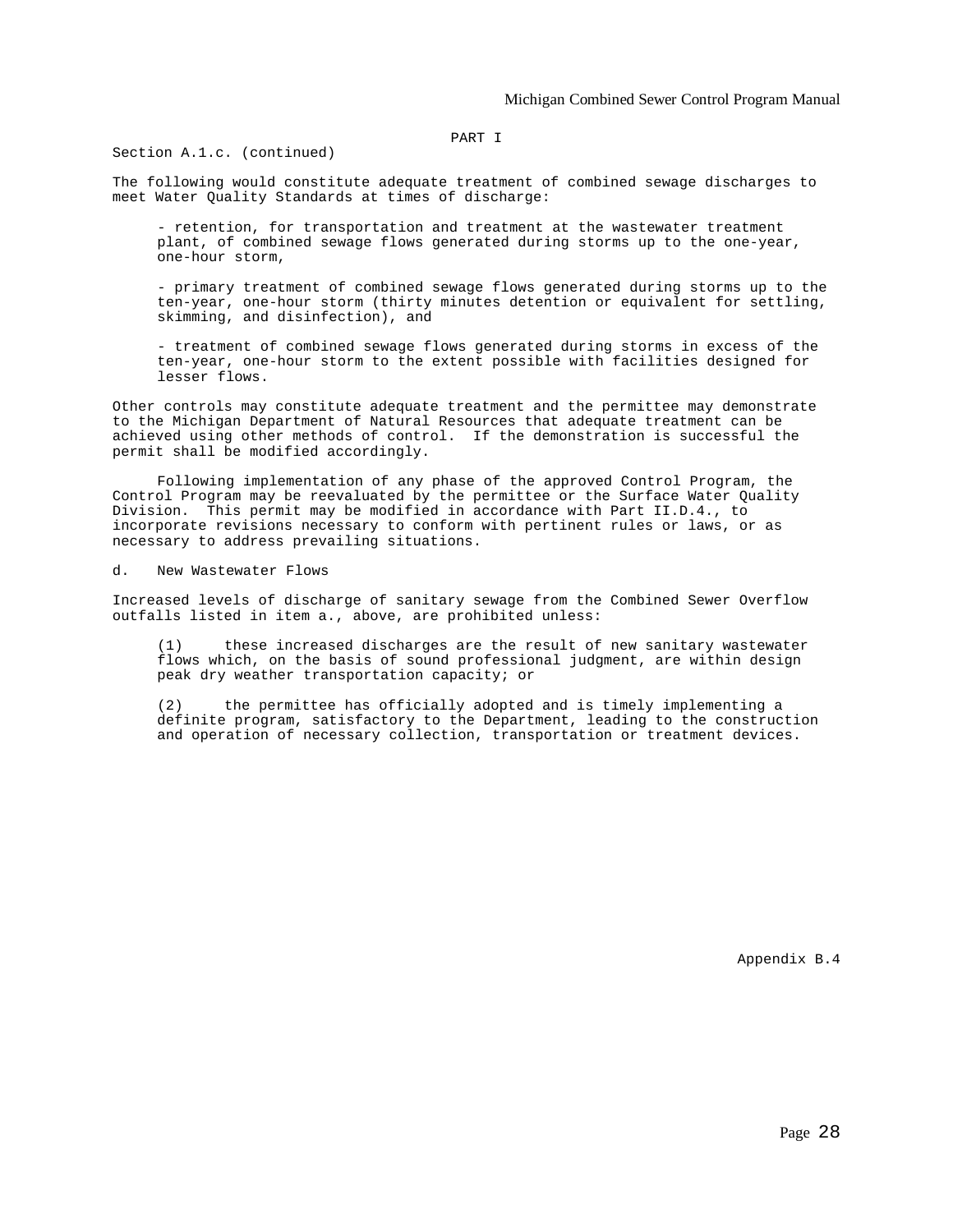Michigan Combined Sewer Control Program Manual Appendix C



Federal Register / Vol. 59, No. 75 ./ Tuesday, April 19, 1994 / Notices pages 18688 - 18698

(NOTE: THE CONTENTS OF THE FEDERAL REGISTER IS NOT INCLUDED IN THIS DOCUMENT)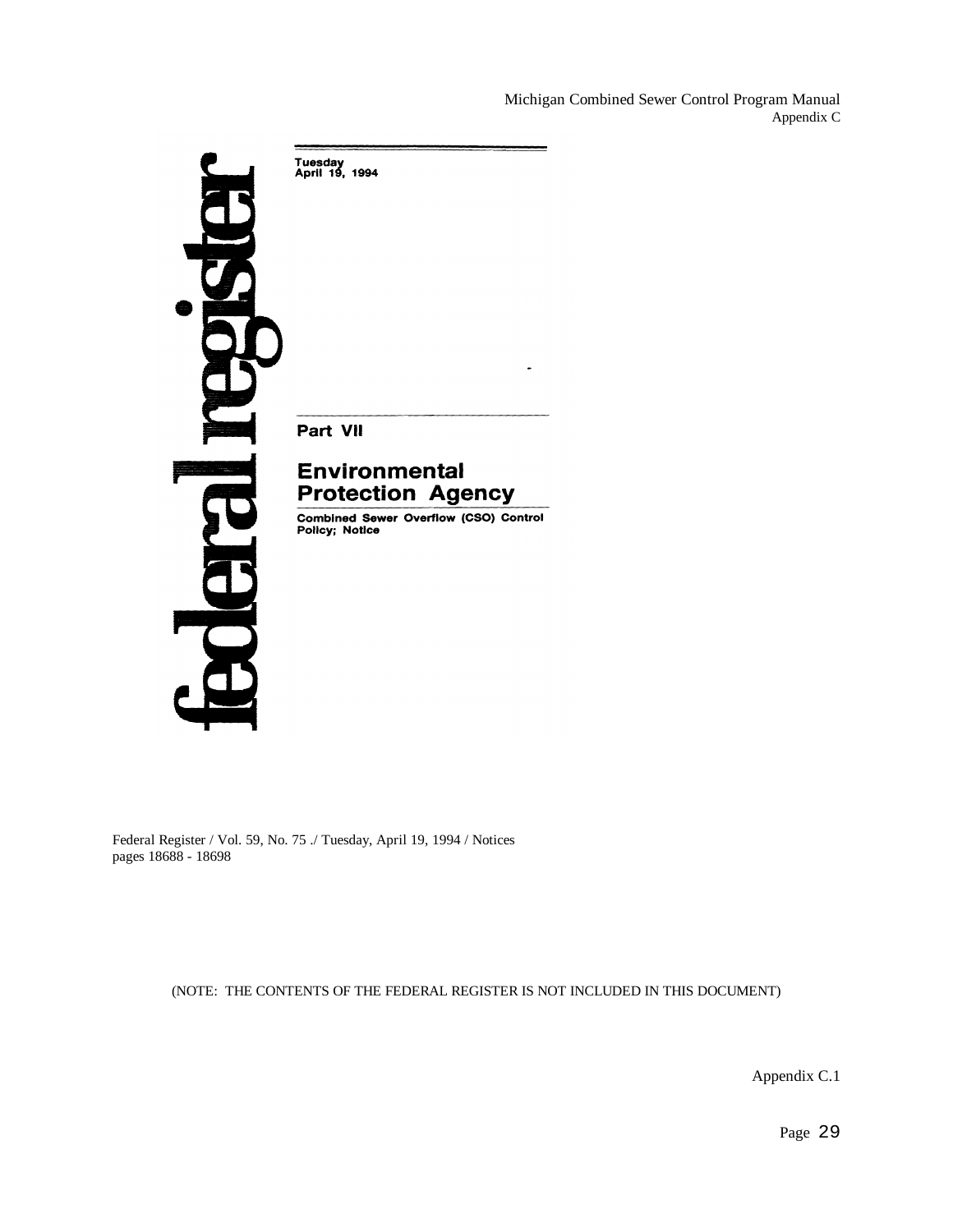Appendix D

#### Items to Consider in Design of CSO Control Facilities

1. The Ten-Year One-Hour storm and the One-Year One-Hour storm shall be as defined in the Rainfall Frequency Atlas of the United States, published by the United States Department of Commerce, May 1961. These values, selected from the isopluvial maps, should be adjusted by the Area-depth curves (Figure 15) for service areas greater than a few square miles. It is based on year round precipitation events.

2. Rainfall shall be assumed to be of uniform intensity and distribution over the entire service area for a duration of exactly one hour. Zero rainfall shall be assumed both before and after the one hour rainfall event.

3. Antecedent conditions shall be assumed to be average warm weather conditions.

4. Retention/Treatment Structures are to be sized based on case-specific sewer system response to the two theoretical design storms, ie. the Ten-Year One-Hour storm and One-Year One-Hour storm. Thirty minutes detention time for solids removal and disinfection at the Ten-Year storm, or retention of all flow at the One-Year storm will govern design. Where "equivalent" facilities are proposed, both criteria would be considered.

5. Detention time for solids removal and disinfection should be calculated on the basis of maximum hourly flow.

6. Sewer system response shall be estimated utilizing data gathered for the Interim Combined Sewer Overflow Report, and appropriate engineering models (Rational Method, Unit Hydrograph, SWMM, etc). Actual data should be used. Time of Concentration should NOT be assumed to be one hour, just because we use the onehour storm as a definition.

7. Retention/Treatment Structures are to be configured to optimize solids removal and disinfection. Compromises due to site constraints may be necessary.

8. It is assumed that retained wastewater will be discharged to the interceptor for full treatment during and following a storm event, however, dewatering a clarified and disinfected (perhaps dechlorinated) effluent to the receiving stream may be considered on a case-by-case basis.

9. Dewatering rate needs to be determined on a case-by-case basis. Dewatering times of less than 48 hours will generally be desireable.

10. Disinfection should be controlled to achieve less than 400 fecal coliform per 100 ml and to minimize potential aquatic toxicity.

11. Dechlorination will not be required unless case-specific water quality impacts are documented or expected. For example, if Basin dewatering is to be to the surface waters over a prolonged period, chlorine control may be required.

6/30/89 FEC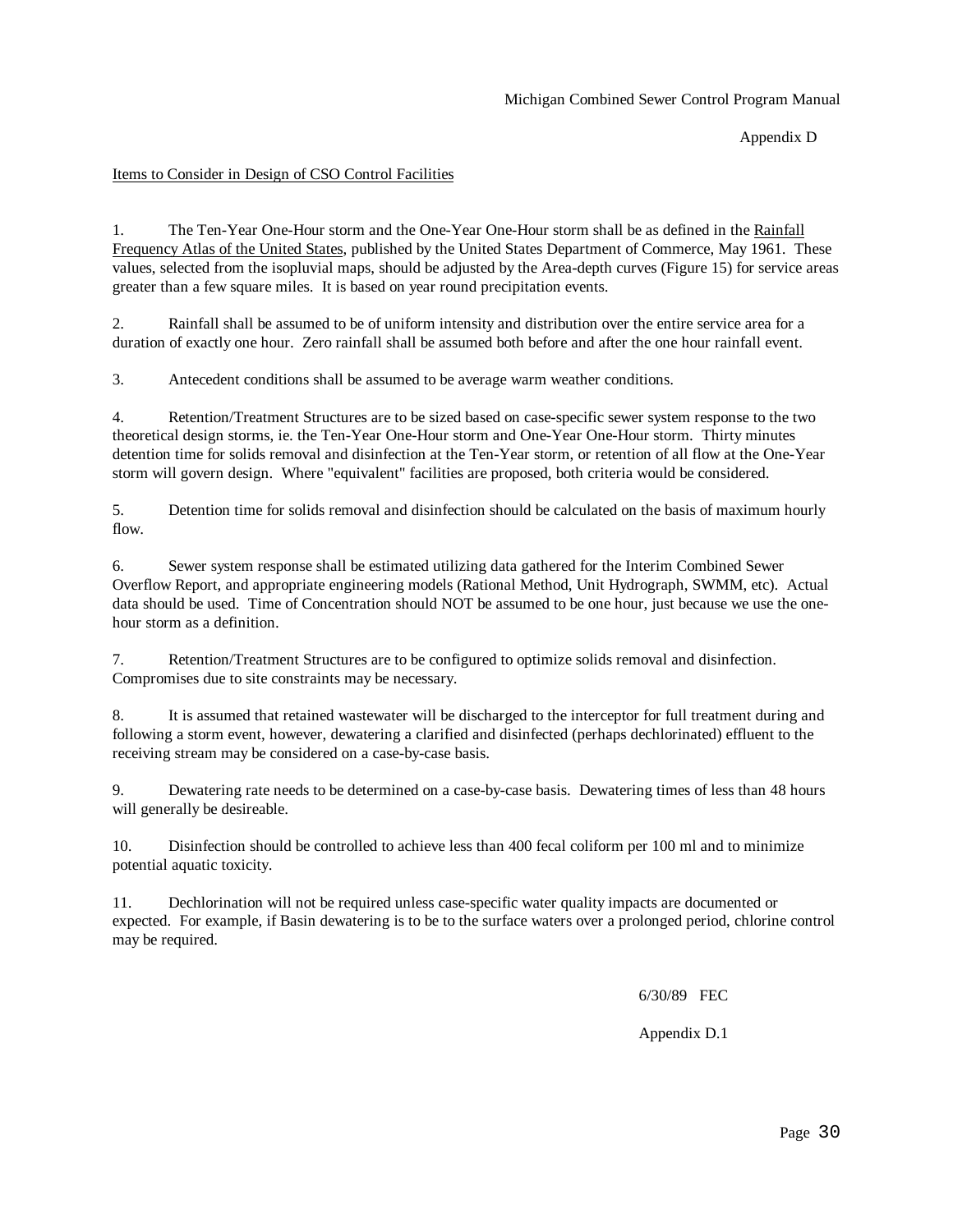## TEN YEAR - ONE HOUR STORM CHART 11

Technical Paper No. 40 Rainfall Frequency Atlas of the United States, US Dept. of Commerce, May 1961

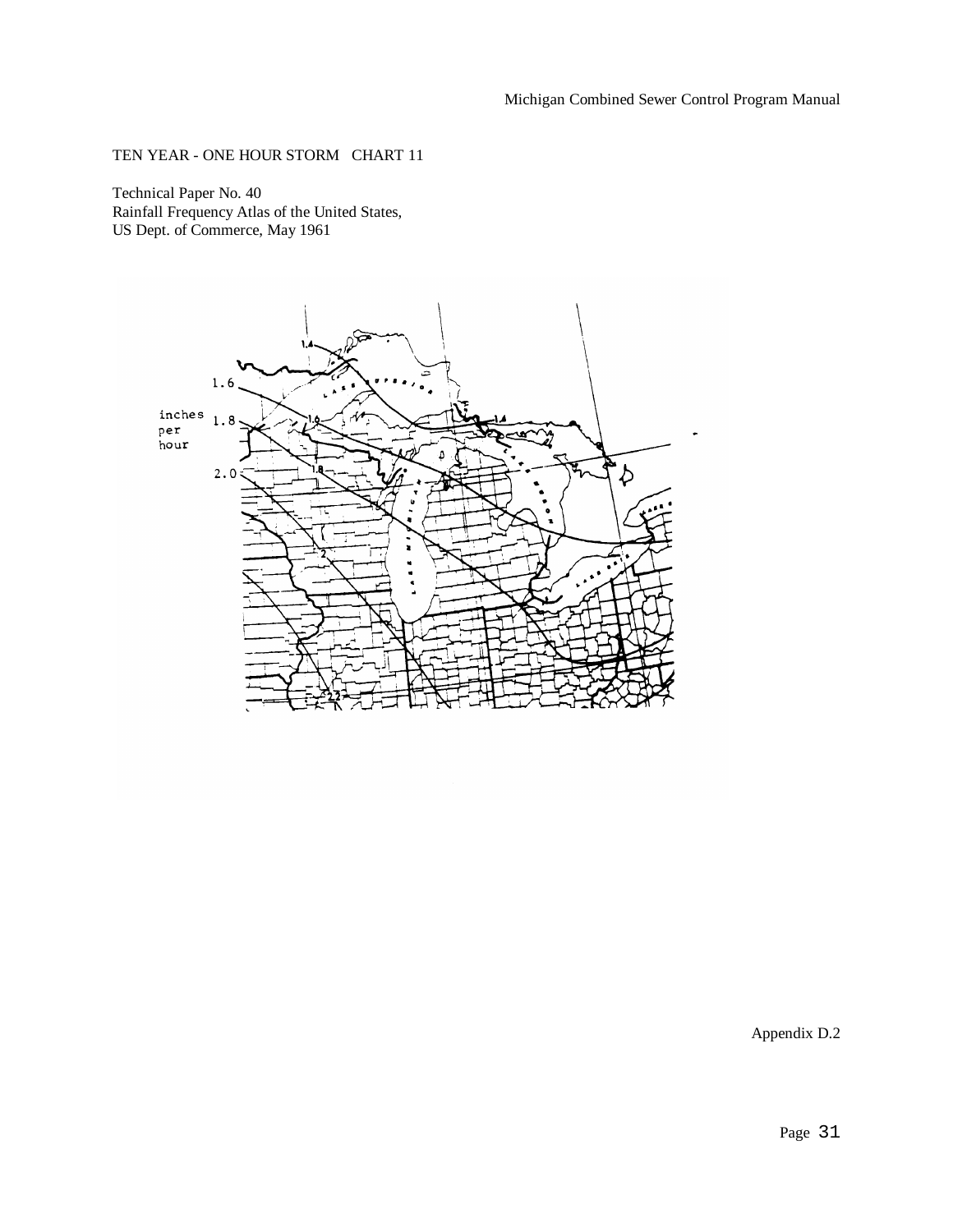Michigan Combined Sewer Control Program Manual

## ONE YEAR - ONE HOUR STORM CHART 8

Technical Paper No. 40 Rainfall Frequency Atlas of the United States, US Dept. of Commerce, May 1961